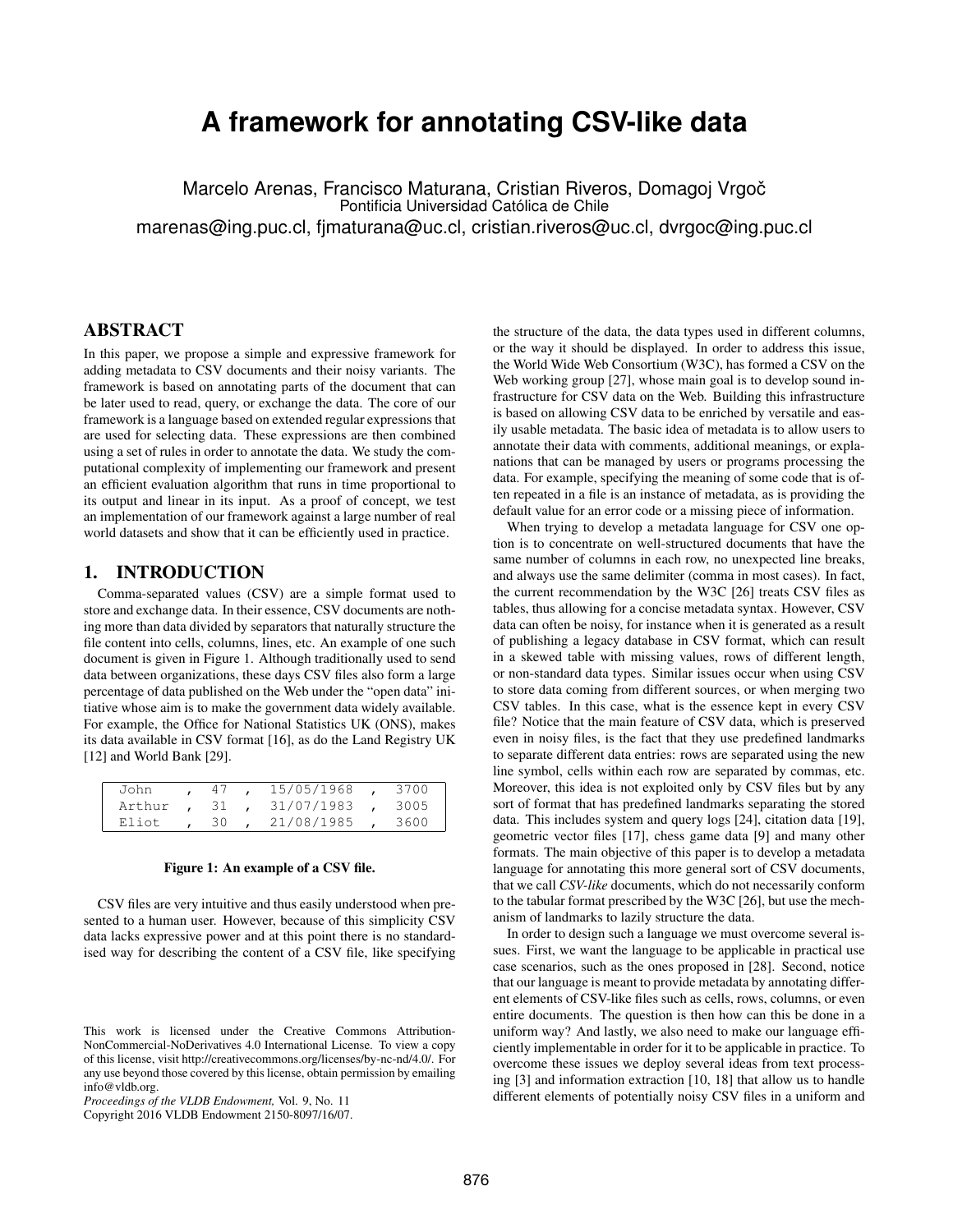efficient way. Our proposal is centred around the notion of a *span*, first introduced in [\[18\]](#page-11-12). Similarly to IBM's SystemT [\[18\]](#page-11-12), we view documents as strings. A span is then simply an interval inside this string (i.e. it is defined by the starting point and the ending point of some substring). It is now easy to see that different elements of a CSV-like document, such as cells, rows, or columns, are nothing more than a collection of spans. In order to extract spans from a file we extend the work of [\[3,](#page-11-10) [10\]](#page-11-11) to define a class of regular expressions enriched with variables called *span regular expressions*. The idea is to use regular expressions to position ourselves inside a document and then store spans into variables. To attach metadata to documents we allow combining such expressions using a datalog-like rule language into *annotation programs* that define the annotation attached to spans selected by the program. As we show, this results in an expressive language that can cover all the requirements put forward by the CSV on the Web working group [\[28\]](#page-11-9) that specify meta data for the file, plus all their validation requirements. Since our language was designed for adding meta data, note that we cannot cover the transformation requirements from [\[28\]](#page-11-9).

Although the base language we propose serves as a nice theoretical umbrella for the problem of extracting and annotating data, this framework does not internalize the landmark structure of CSV-like documents. This implies that annotation programs are too complicated for working with CSV-like documents, and their high expressive power also implies hard evaluation algorithms, thus hampering the language's usefulness in practice. To overcome these limitations, we further simplify the data extraction process by proposing the so called *navigation expressions* which allow simple navigation through documents by using item separators (e.g. commas, new line symbols) as landmarks. For instance, with the expression next  $\binom{1}{k}$  we specify that we want to move from the current position to the next comma in the file. Similarly, if we want to capture this part of the document into a variable we say  $x : \text{next}(,))$ , thus storing the resulting span into the variable x. The main contribution of this paper is then the language of *navigation programs* which is suitably designed to simplify the extraction process of annotation programs by using navigation expressions instead of span regular expressions. Navigation programs offer an intuitive syntax that is easy to use over CSV-like documents and, at the same time, still allows us to model all use cases put forward by the CSV on the Web working group [\[28\]](#page-11-9).

To determine if our proposal has the potential to be used in practice we study the computational complexity of evaluating expressions and programs over documents. In general, all of these problems are NP-complete. However, if we restrict the structure of navigation expressions and require our programs to be *tree-shaped*, we end up with an expressive subfragment that can be evaluated in polynomial time. The main technical contribution of this paper is an efficient algorithm for evaluating navigation expressions, thus allowing them to extract spans from CSV-like documents. The algorithm is based on an indexing technique that allows us to use string matching algorithms [\[3\]](#page-11-10) in order to process our expressions in time that is both linear in the size of the input document and the size of its output (the number of captured spans). This algorithm is also a constant-delay algorithm [\[20\]](#page-11-13), which means it takes polynomial time to preprocess the input and constant time between producing consecutive outputs.

Finally, as a proof of concept, we also show how an implementation of our framework works in practice by designing a set of experiments that is based on the requirements from the W3C CSV on the Web working group [\[28\]](#page-11-9) and running it against a wide range of real world CSV datasets. We also test the implementation in the context of annotating query logs and for this we use the data from public

query endpoints of the British Museum [\[22\]](#page-11-14) and DBpedia [\[8\]](#page-11-15), two large providers of Semantic Web data. Based on this evaluation we conclude that our proposal results in a lightweight framework for annotating CSV-like data that can be efficiently implemented to run on an average laptop or a desktop machine, but is powerful enough to handle files one is likely to encounter in practice.

#### Related work. We categorise related work as follows.

*CSV metadata languages:* First, we clarify the connection of our approach with the proposal by the W3C's CSV on the Web working group for annotating CSV files [\[27\]](#page-11-3). The main difference is that the working group's proposal assumes the data to conform to a strict format where all rows have the same number of columns, the user comments appear only in the first row, etc. One of the main objectives of the language we propose is the ability to handle noisy data that does not necessarily conform to such strict specifications. Furthermore, the metadata proposed by the working group comes from a fixed vocabulary and does not allow arbitrary user defined annotations, as our approach does. Overall, our objective was to design a language that has a high level view of adding the metadata and can also be used to annotate files more general than CSV, such as e.g. query logs, scientific data, etc.

As far as we are aware, the only other body of work dealing with metadata in CSV files is Martens et. al [\[14\]](#page-11-16). However, note that [\[14\]](#page-11-16) addresses only the problem of specifying schemas for CSV and does not deal with general metadata concepts such as assigning arbitrary annotations. Next, their approach assumes that the data is always tabular and is not designed to deal with noisy CSV files. Lastly, the biggest difference between the two approaches is the fact that [\[14\]](#page-11-16) focuses on providing a conceptual framework for specifying CSV schemas, but does not deal with implementation issues. On the other hand, the main contribution of our work is a linear time algorithm for extracting data and annotating documents.

*Spanners, AQL and SystemT:* Annotation query language (AQL), which forms the basis for IBM's SystemT [\[18\]](#page-11-12), together with its theoretical counterpart named spanners [\[10\]](#page-11-11), had the biggest influence of the work we present here. In particular, we adopt their idea of viewing a document as a single string, and of using regular expressions with variables to extract data. The main difference between the two approaches is in the intended application domain and in the expressive power. Regarding the application domain, while SystemT is designed to deal with arbitrary text documents, the languages developed in this paper are optimized to work on files that have natural landmarks separating the data. This is also seen in the way that regular expressions are used. More precisely, while SystemT and AQL use regular expressions for extraction, we view them as a way of navigating between landmarks separating the data, and then extracting the portion of the file between two landmarks. In terms of expressive power, it is straightforward to see that the presented languages are incomparable (for instance, we allow full recursive rules which are not available in AQL, while overlap consolidation operators of SystemT are not expressible in our framework). However, since there are enough fragments considered both in [\[10\]](#page-11-11) and our work to warrant a paper on its own, we leave such comparisons for future work.

*Other information extraction tools:* Here we compare our approach to standard stream editing tools such as AWK [\[5\]](#page-11-17) and grep [\[25\]](#page-11-18), which are used for matching regular expressions, or their extensions with variables [\[3\]](#page-11-10), to a given string. The whole framework we propose properly subsumes all of these tools (as it allows the use of datalog-like rules), however, the classes of extraction expressions we use when defining our programs can be seen as variants of regular expressions with back referencing [\[3\]](#page-11-10). Having seman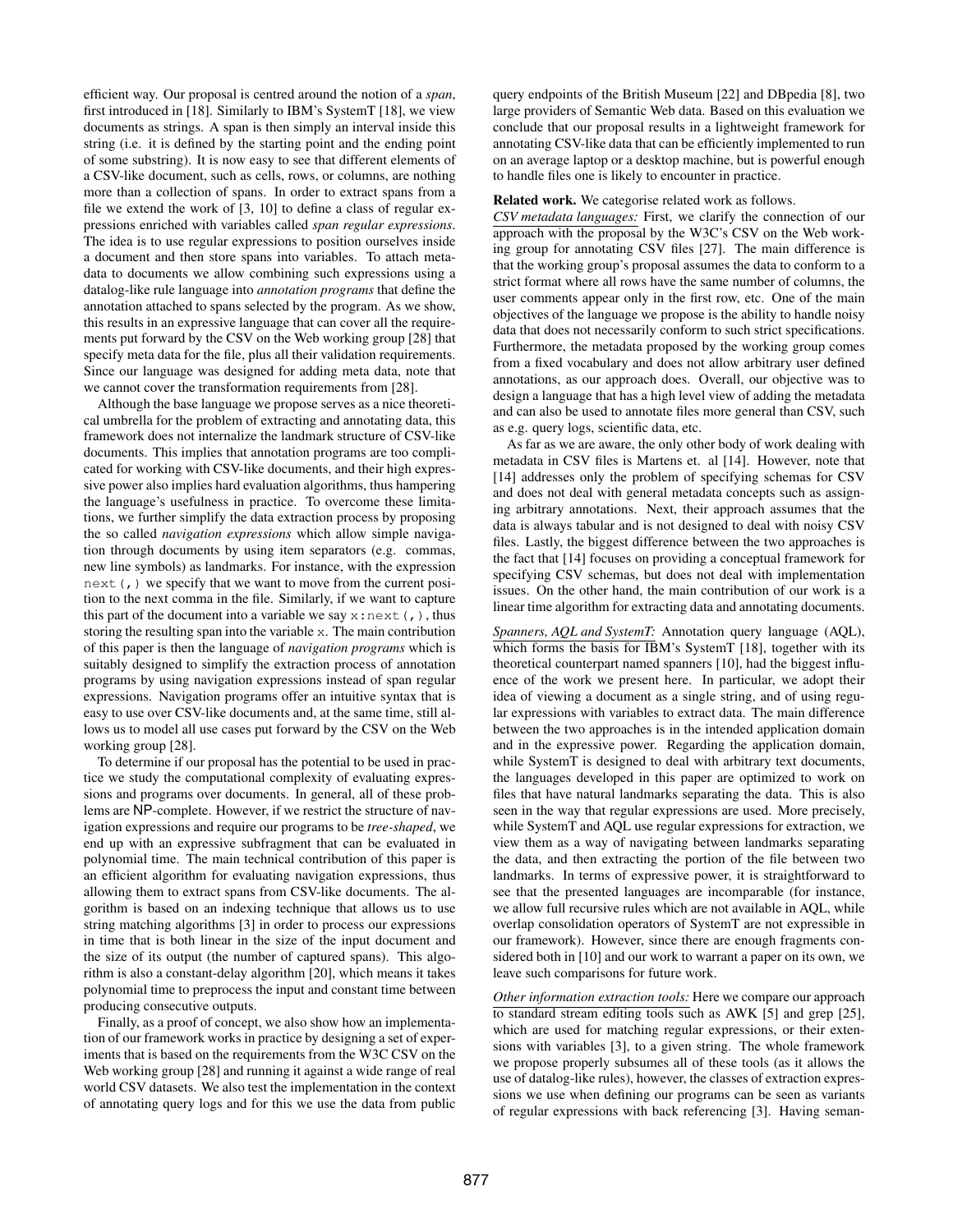tics based on the notion of a span makes our expressions slightly weaker than regular expressions with back referencing (e.g. we can not express the language of all words of the form  $w_1w_1 \cdots w_kw_k$ , for some  $k$ , which is definable using backreferences by the expression  $(x \& x)^*$ ). On the other hand, sacrificing the expressive power allows us to define the semantics of our expressions in a much simpler way than it is done for regular expressions with back referencing [\[3\]](#page-11-10). We also do experimental evaluation of our framework against AWK in Section [7.](#page-9-0)

*Relational tools:* Finally, we would like to discuss the connection of our proposal with annotation systems for relational databases. After all, CSV tables can be viewed as relational data, so why not use the existing tools? One reason is that annotation systems for relational data are often row-based [\[11,](#page-11-19) [6\]](#page-11-20), and thus do not support all the functionalities required from CSV metadata [\[28\]](#page-11-9). Another, perhaps more important reason, is that CSV was designed as a lightweight format that is widely available and independent of internal data storage mechanisms, while annotation tools for relational data [\[15,](#page-11-21) [6\]](#page-11-20) rely heavily on the relational model and its indexing capabilities. Lastly, the approach we propose can naturally handle data that is not necessarily tabular, which is often problematic for relational systems as table based representation of such data is not straightforward.

Remark. Missing proofs, programs used in the experiments, and the source code of our implementation are available online at [\[1\]](#page-11-22).

## <span id="page-2-1"></span>2. ANNOTATIONS IN ACTION

To develop an annotation language for CSV-like documents, we propose a framework where documents in general are modelled as strings. In this way, the process of extracting and annotating elements from a document can be simply viewed as a sequence of string operations. In what follows, we introduce the main notions used in our framework, which are then formalised in Section [3.](#page-3-0)

As a running example, assume that we are given the following document  $d_0$  in the RIS format [\[19\]](#page-11-6):

*TY - JOUR AU - Simon AU - Apt*

This document stores information about a publication, indicating that the type (*TY*) of this publication is journal (*JOUR*), and that the authors (*AU*) of this publication are *Simon* and *Apt*. It is important to notice that every row in the RIS format starts with two letters followed by two spaces, a dash and a space. As mentioned before, document  $d_0$  is viewed as a string in our framework:

$$
d_0 = \quad +TY \quad JOUR \quad \text{and} \quad \text{L}A U \quad \text{and} \quad \text{L}A U \quad \text{and} \quad \text{L}A U \quad \text{and} \quad \text{L}A U \quad \text{and} \quad \text{L}A U \quad \text{and} \quad \text{L}A U \quad \text{and} \quad \text{L}A U \quad \text{and} \quad \text{L}A U \quad \text{and} \quad \text{L}A U \quad \text{and} \quad \text{L}A U \quad \text{and} \quad \text{L}A U \quad \text{and} \quad \text{L}A U \quad \text{and} \quad \text{L}A U \quad \text{and} \quad \text{L}A U \quad \text{and} \quad \text{L}A U \quad \text{and} \quad \text{L}A U \quad \text{and} \quad \text{L}A U \quad \text{and} \quad \text{L}A U \quad \text{and} \quad \text{L}A U \quad \text{and} \quad \text{L}A U \quad \text{and} \quad \text{L}A U \quad \text{and} \quad \text{L}A U \quad \text{and} \quad \text{L}A U \quad \text{and} \quad \text{L}A U \quad \text{and} \quad \text{L}A U \quad \text{and} \quad \text{L}A U \quad \text{and} \quad \text{L}A U \quad \text{and} \quad \text{L}A U \quad \text{and} \quad \text{L}A U \quad \text{and} \quad \text{L}A U \quad \text{and} \quad \text{L}A U \quad \text{and} \quad \text{L}A U \quad \text{and} \quad \text{L}A U \quad \text{and} \quad \text{L}A U \quad \text{and} \quad \text{L}A U \quad \text{and} \quad \text{L}A U \quad \text{and} \quad \text{L}A U \quad \text{and} \quad \text{L}A U \quad \text{and} \quad \text{L}A U \quad \text{and} \quad \text{L}A U \quad \text{and} \quad \text{L}A U \quad \text{and} \quad \text{L}A U \quad \text{and} \quad \text{L}A U \quad \text{and} \quad \text{L}A U \quad \text{and} \quad \text{L}A U \quad \text{and} \quad \text{L}A U \quad \text{and} \quad \text
$$

In this case, the string  $d_0$  is defined over an alphabet consisting of the letters  $a$ , ...,  $z$ ,  $A$ , ...,  $Z$ , the symbol dash (-), and the special symbols  $\Box$ ,  $\Box$ ,  $\Box$  and  $\Box$ , which are used to indicate a space, the end of a line, the start of a document and the end of a document.

In our framework, the process of annotating some elements of a document  $d$  is reduced to the process of annotating some continuos regions of the string representation of d, which are called *spans*[\[10\]](#page-11-11) in our setting. More precisely, a span  $p$  of  $d$  is a pair of the form  $(i, j)$  such that  $1 \leq i \leq j \leq |d| + 1$ , where  $|d|$  is the length of the string  $d$ . Thus,  $p$  represents a continuos region of the document d, whose content is the infix of d between positions i and  $j - 1$ . For instance, the following figure includes  $d_0$  and the index of each position in this string:

$$
+ T Y_{-} - J O U R \downarrow A U_{-} - S i m o n \downarrow A U_{-} - A p t +
$$
  
1 2 3 4 5 6 7 8 9 10 11 12 13 14 15 16 17 18 19 20 21 22 23 24 25 26 27 28 29 30 31 32 33 34

In this case, we have that the span  $(2, 7)$  has as content the infix of  $d_0$  between positions 2 and 6, that is, the string "*TY -*", while  $(4, 4)$  is assumed to have as content the empty string  $\varepsilon$  (in general, the content of a span  $(i, i)$  is assumed to be  $\varepsilon$ ). Moreover, we have that the span  $(1, 35)$  corresponds to the entire document, as the infix of  $d_0$  between positions 1 and 34 is  $d_0$  itself.

The first key ingredient of our framework is the definition of expressions for extracting spans from a document. More precisely, we introduce in this paper the notion of a *span regular expression* (SRE), an extension of classical regular expressions that are designed for defining and extracting spans rather than strings. In a nutshell, SREs use the union (i.e.  $+$ ), the concatenation (i.e.  $/$ ) and the Kleene star of regular expressions to check patterns inside a document. For extracting spans, SREs are enhanced with variables (e.g.  $x, y, z$ ) which store spans. For instance, suppose that in our running example we want to extract and annotate "*all spans in the first column of a RIS document* d", which have the information about the tags for the publications stored in  $d$ . This means that we want all spans that: (i) start after a symbol  $\downarrow$  or  $\vdash$ , and end before a symbol  $\lhd$ ; and (ii) do not contain a symbol  $\lhd$ inside. We can define all spans that satisfy condition (i) with the SRE  $R_0 = (\downarrow + \mid \cdot \mid) / \Sigma^* / \sim$ , where  $\Sigma$  is the set of all symbols in the document  $d_0$ . Intuitively,  $R_0$  is defining all spans of the form " $\downarrow w$ " or " $\vdash w$ ", where w is a substring of zero or more symbols in  $\Sigma$ . Since we are interested in capturing spans between two separators, we can refine  $R_0$  and replace  $\Sigma^*$  with a variable x as follows:  $R_1 = (\perp + \perp)/x / \ln N$ . Thus,  $R_1$  defines all spans that satisfy condition (i), and it stores in  $x$  the span between the symbols  $\downarrow$  or  $\vdash$  and the symbol  $\lnot$ .

To define condition (ii) in the previous example, we need to introduce another ingredient to our framework. More precisely, to evaluate a SRE over a specific span (which can be an entire document or just a fragment of it), we use the so-called *extraction expressions*. For example, define SRE  $R_2$  as  $\Delta^*/R_1/\Delta^*$ , where  $\Delta = \Sigma \cup \{\vdash, \dashv\}.$  Then doc. $R_2$ , where doc is a reserved word, is an extraction expression that indicates that  $R_2$  has to be evaluated over the span corresponding to an entire document. For instance, if  $\text{doc.}R_2$  is evaluated over  $d_0$ , then we are indicating that  $R_2$  has to be evaluated over the span  $(1, 35)$  whose content is  $d_0$ . In particular, this expression indicates that  $d_0$  has to match  $R_2$ , that is,  $d_0$  should be of the form " $u \neq w \neq v$ " or " $u \models w \neq v$ " where u and v are substrings of zero or more symbols in  $\Delta$ , and it also indicates that the span whose content is  $w$  should be stored in the variable  $x$ (recall that the variable  $x$  occurs in  $R_1$ ).

To indicate that a SRE  $R$  has to be evaluated over a span corresponding to a fragment of a document, we use an extraction expression of the form  $z.R$  where  $z$  is a variable, which specifies that  $R$ has to be evaluated over the span stored in z. For example, assume that the extraction expression  $\text{doc.}R_2$  has been evaluated over a RIS document d. Then to check that the span stored in the variable  $x$  satisfies some condition, we can use an extraction expression of the form  $x.R$ . More specifically, given that each span stored in  $x$ satisfies condition (i) in our running example, we can use another extraction expression to filter  $x$  with the condition (ii). In particular, we use the extraction expression  $x.F$ , with  $F = (\Sigma - \{\_ \})^*$ , to say that x contains zero or more symbols excluding  $\Box$ .

The second key ingredient of our framework is a language for annotating spans, which uses rules to combine the results of several extraction expressions and annotations. For instance, in our running example we can use the following rule to extract from a RIS document d every span that corresponds to a row in this document:

<span id="page-2-0"></span>
$$
\operatorname{doc}.\Delta^*/(\downarrow + \vdash)/x/(\downarrow + \dashv)/\Delta^* \land x.G \to \operatorname{Row}(x), (*)
$$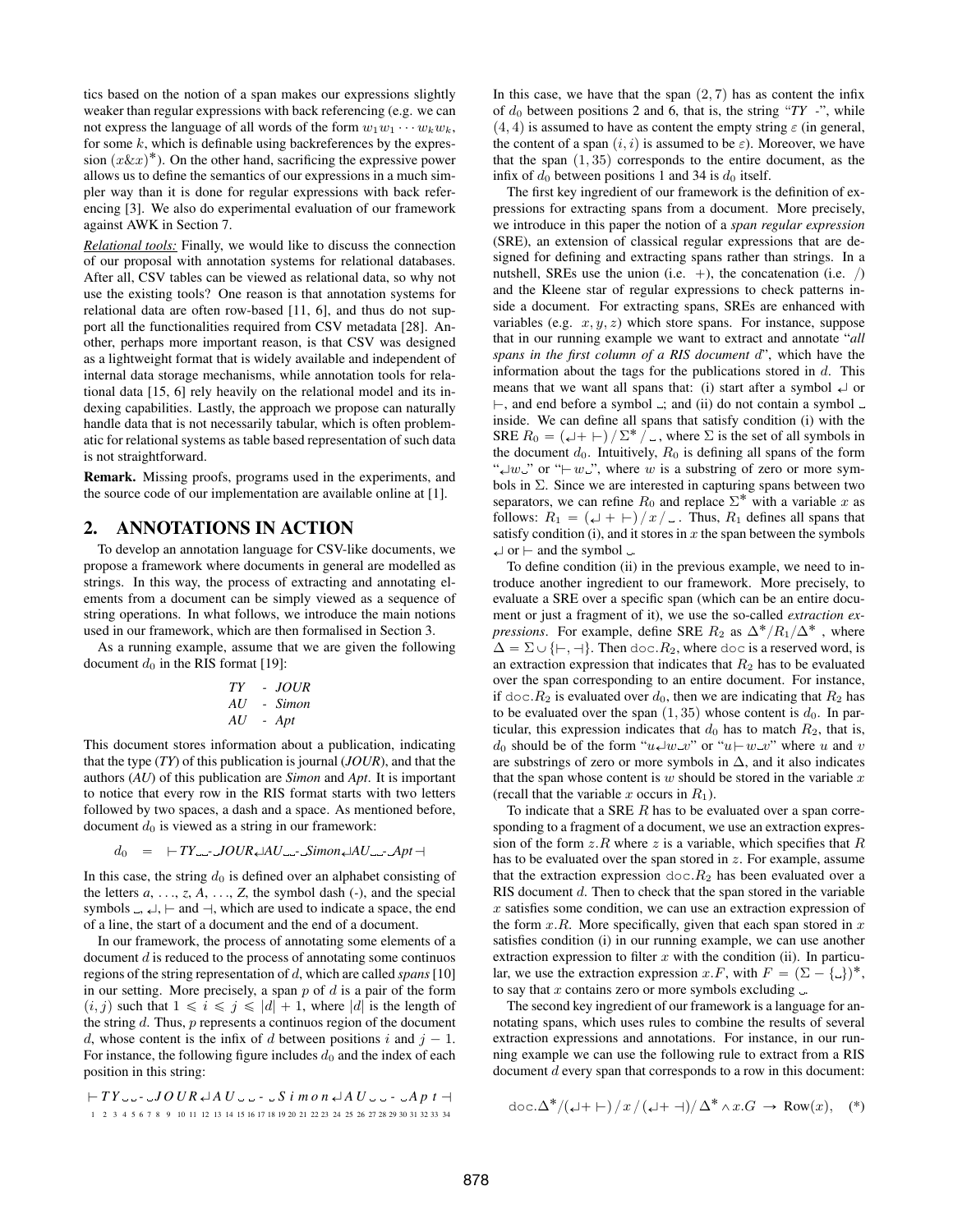where  $G = (\Sigma - {\{\star\}})^*$ . That is, a row in d is a string w that appears right after a symbol  $\downarrow$  or  $\vdash$ , does not mention any symbol  $\downarrow$  and appears right before a symbol  $\downarrow$  or  $\dashv$ . Besides, we can reuse Row in other rules to define more specific annotations. For example, we know that if a row starts with the keyword *AU*, then it contains the name of an author of a publication. Thus, the following rule is used to extract the names of the authors in a RIS document:

$$
Row(x) \wedge xAU \longrightarrow y \quad \rightarrow \quad Author(y).
$$

The last key ingredient of our framework is a "landmark-oriented" language for extracting spans, called the *navigation language*. Although SREs are a nice theoretical umbrella for extracting spans, they are designed for general span extraction over any kind of document, thus not exploiting the natural structure of CSV-like documents. Namely, as CSV-like documents use separators to organize the data into fragments and subfragments, one would naturally use these separators as anchors to navigate the document and extract the desired data. To this purpose, we base the navigation language on two axis any(S) and next(S), which naturally suggest to navigate the document until *any* separator or to the *next* separator in the set  $S$ , respectively. For instance, in order to extract every span that corresponds to a row in a document, we can use the following navigation rule:

$$
\text{doc.any}(\downarrow + \mid -)/x : \text{next}(\downarrow + \mid) \rightarrow \text{Row}(x) \qquad (*)
$$

When this rule is evaluated over a RIS document  $d$ , it says that one has to move until "any" place in d that has a symbol  $\downarrow$  or  $\vdash$ , and then move to the "next" symbol  $\downarrow$  or  $\rightarrow$ , while capturing the span into the variable  $x$ . Notice that this rule extracts and annotates the same spans as the rule [\(\\*\)](#page-2-0), but it is much easier to define and understand.

As a final example, we consider again the task of extracting the names of the authors in a RIS document, which was carried out before by combining two rules. In what follows we provide a simple navigation rule that takes advantage of the separators used in RIS documents to carry out this task:

$$
\operatorname{doc.any}(AU_{--})/x:\operatorname{next}(\dashleftarrow + \dashv) \rightarrow \operatorname{Author}(x).
$$

In this case, the rule indicates that we have to move until "any" place in a RIS document that has the separator  $AU$   $\rightarrow$   $\rightarrow$  and then move to the "next" symbol  $\downarrow$  or  $\rightarrow$ , while capturing the span into the variable  $x$ .

# <span id="page-3-0"></span>3. ANNOTATING CSV-LIKE DATA

In this section, we formalise the different notions of extraction expressions and annotation programs that were discussed in the previous section, and which are studied in this paper.

From now on, assume that  $\Sigma$  is a finite alphabet that is used in documents and does not contain the reserved symbols  $\vdash$  and  $\lnot$ . Then a document d is just a string in the language  $\vdash \Sigma^* \dashv$ , that is, d is a string of the form  $\vdash w \dashv$  with  $w \in \Sigma^*$ . Notice that we can treat a document just as a string, so, for example, we define  $|d|$  as the length of the string  $d$ . However, we will continue using the term document to emphasize the fact it is a string with starting symbol  $\vdash$  and ending symbol  $\neg$ .

As discussed in the previous section, a fundamental notion associated to a document  $d$  is the concept of a span, which corresponds to a continuos region in d. Formally, we define  $\text{span}(d)$  as the set  $\{(i, j) | i, j \in \{1, \ldots, |d| + 1\} \text{ and } i \leq j\}$ , where each element  $(i, j) \in \text{span}(d)$  is called a span of d. Every span  $p = (i, j)$  of d has an associated content, which is denoted by  $d(p)$  or  $d(i, j)$ , and it is defined as the infix of d from position i to position  $j-1$  (notice that if  $i = j$ , then  $d(p) = d(i, j) = \varepsilon$ ).

## <span id="page-3-2"></span>3.1 Extraction expressions

As pointed out in Section [2,](#page-2-1) an extraction expression defines a way to retrieve spans from a document. The most general form of such statements considered in this article will be defined by using the notion of span regular expression. To define such notion, we first need to assume that  $V$  is a set of variables that is disjoint with Σ. Then a *span regular expression* (SRE) is defined by the following grammar:

$$
R ::= w, w \in (\Sigma \cup \{\vdash, \dashv\})^* \mid x, x \in \mathcal{V} \mid
$$

$$
(R/R) \mid (R + R) \mid (R)^* \mid \langle R \rangle
$$

We have already shown in Section [2](#page-2-1) some examples of SREs, and how they are used to define a set of spans from a document. Besides, we have also briefly described in Section [2](#page-2-1) how variables are used in SREs to store spans. To define the semantics of SREs, we consider variables in SREs as free variables and, thus, we need to consider a variable assignment when evaluating a SRE over a document d. More precisely, a variable assignment  $\sigma$  over d is a function from V to span(d), that is, a function that assigns a span to every variable in  $\mathcal V$ . Then the semantics of SRE  $R$ , with respect to a document d and a variable assignment  $\sigma$  over d, denoted by  $\llbracket R \rrbracket_{d,\sigma}$ , is defined recursively as follows:

<span id="page-3-3"></span>
$$
\llbracket w \rrbracket_{d,\sigma} = \{ p \mid p \in \text{span}(d) \text{ and } d(p) = w \}
$$
  

$$
\llbracket x \rrbracket_{d,\sigma} = \{ \sigma(x) \}
$$
  

$$
\llbracket R_1/R_2 \rrbracket_{d,\sigma} = \{ (i,j) \mid (i,j) \in \text{span}(d) \text{ and } \exists k :
$$
  

$$
(i,k) \in \llbracket R_1 \rrbracket_{d,\sigma} \text{ and } (k,j) \in \llbracket R_2 \rrbracket_{d,\sigma} \}
$$
  

$$
\llbracket R_1 + R_2 \rrbracket_{d,\sigma} = \llbracket R_1 \rrbracket_{d,\sigma} \cup \llbracket R_2 \rrbracket_{d,\sigma}
$$

$$
\llbracket R^* \rrbracket_{d,\sigma} = \llbracket \varepsilon \rrbracket_{d,\sigma} \cup \llbracket R \rrbracket_{d,\sigma} \cup \llbracket R^2 \rrbracket_{d,\sigma} \cup \llbracket R^3 \rrbracket_{d,\sigma} \cup \cdots
$$
  

$$
\llbracket \langle R \rangle \rrbracket_{d,\sigma} = \{ p \in \text{span}(d) \mid \exists p' \in \llbracket R \rrbracket_{d,\sigma} : d(p) = d(p') \},
$$

<span id="page-3-1"></span>where  $R^2$  is a shorthand for  $R/R$ , similarly  $R^3$  for  $R/R/R$ , etc.

EXAMPLE 3.1. Consider the following document  $d$  storing information about temperatures:

$$
-15.2, -20.3 \Leftrightarrow 14.3, -14.3 \Leftrightarrow 14.2, -18.9 \Leftrightarrow
$$
  
1 2 3 4 5 6 7 8 9 10 11 12 13 14 15 16 17 18 19 20 21 22 23 24 25 26 27 28 29 30 31 32 33 34

Notice that below the string  $d$  we have included the index of each position in it. Now consider  $R_3 = (15.2 + 14.3)$  that uses the union operator  $+$  to define the set of spans whose content is either *15.2* or *14.3*. Then given an arbitrary variable assignment  $\sigma$ , we have that  $[[R_3]]_{d,\sigma} = \{(2,6), (13, 17), (19, 23)\}$  since  $d(2, 6)$  = *15.2*,  $d(13, 17) = 14.3$ ,  $d(19, 23) = 14.3$ , and for every other  $p \in \text{span}(d)$ , it holds that  $d(p) \neq 15.2$  and  $d(p) \neq 14.3$ . Notice that  $R_3$  does not include any variable, so  $\sigma$  does not play any role when evaluating  $R_3$  over d.

Several variables can be included in a SRE, such as in the case of  $R_4 = \sqrt{\frac{\mu}{\lambda}}, \sqrt{\frac{\mu}{\lambda}}.$  To evaluate  $R_4$  over d, we need to consider the values assigned to both x and y. For instance, assume that  $\sigma_2$ is a variable assignment such that  $\sigma_2(x) = (13, 17)$  and  $\sigma_2(y) =$ (19, 23). It is then easy to check that  $(12, 24) \in [R_4]_{d, \sigma_2}$ .<br>If we replace  $R_1$  by a SPE  $R_2 = 1/a / \sqrt{a/1}$  then

If we replace  $R_4$  by a SRE  $R_5 = \frac{\sqrt{x}}{\sqrt{x}} \frac{1}{x^2}$ , then it may look like we are defining the set of spans  $p \in \text{span}(d)$  such that the content associated to  $p$  corresponds to a row having the same temperature value in both columns. But in this case we have that  $\llbracket R_5 \rrbracket_{d,\sigma}$  is empty for every variable assignment  $\sigma$ . The reason for this is that two spans  $(i, j)$  and  $(k, \ell)$  are considered to be equal if and only if  $i = k$  and  $j = \ell$ . To overcome this limitation, span regular expressions contain the operator  $\langle \cdot \rangle$ , which allows to compare the contents associated to two spans. Thus, if we consider the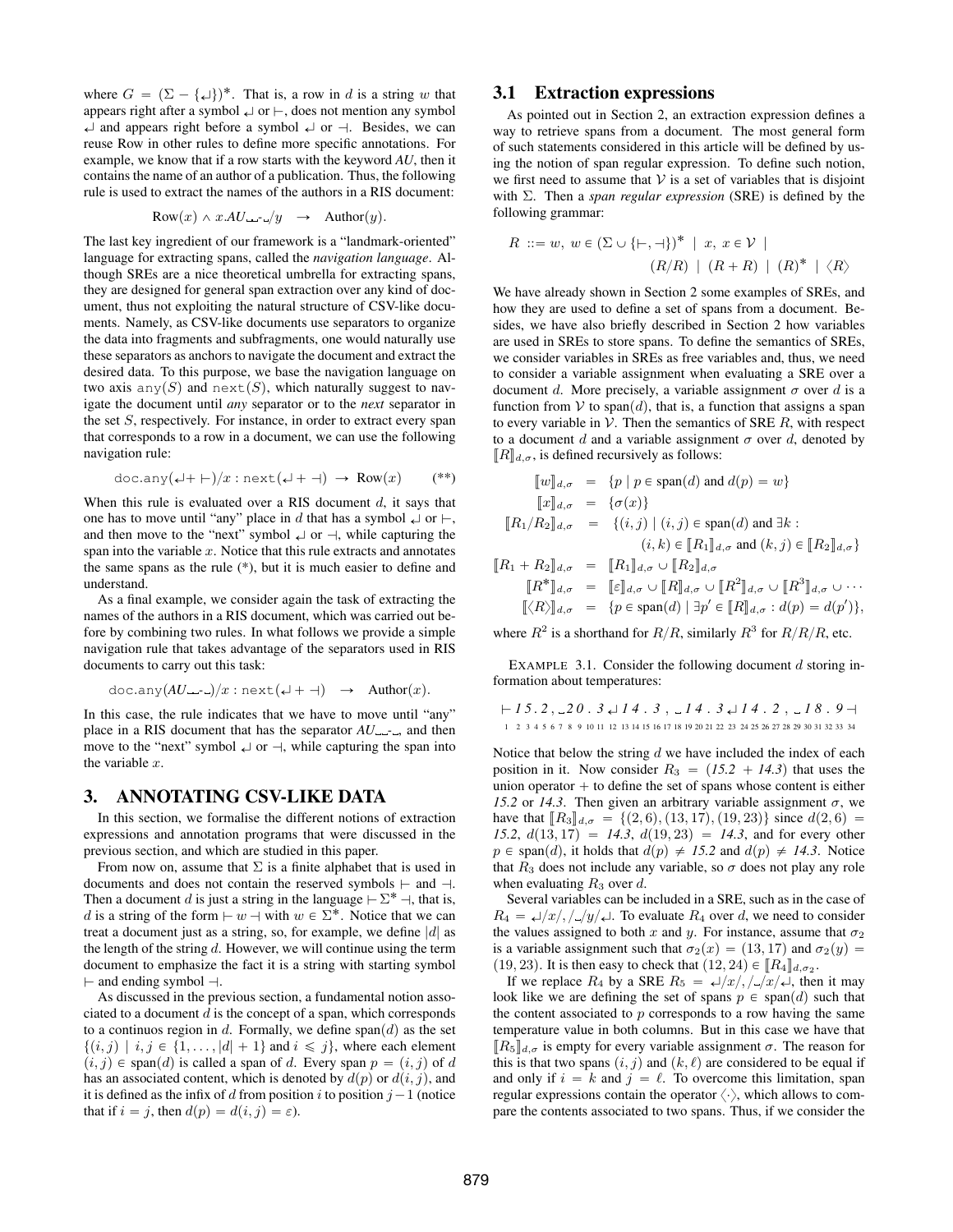SRE  $R_6 = \frac{\frac{1}{x}}{\frac{\sqrt{x}}{\sqrt{x}}}\frac{\sqrt{x}}{\sqrt{x}}$  instead of  $R_5$ , then we will be effectively defining the set of spans corresponding to rows with the same temperature value in both columns. In fact, if  $\sigma_3$  is a variable assignment such that  $\sigma_3(x) = (13, 17)$ , then we have that  $(12, 24) \in$  $\llbracket R_6 \rrbracket_{d,\sigma_3}$  as  $(13, 17) \in \llbracket x \rrbracket_{d,\sigma_3}$ , and  $(19, 23) \in \llbracket \langle x \rangle \rrbracket_{d,\sigma_3}$  (given that  $d(19, 23) = d(\tau_2(x)) = d(13, 17) = Id(3)$ that  $d(19, 23) = d(\sigma_3(x)) = d(13, 17) = 14.3$ .

Notice that the semantics of SREs is defined with respect to a valuation  $\sigma$ . However, we want to use SREs in order to extract spans from a document and store them into some variables, thus defining valuations. This is achieved by using the notion of extraction expressions. More precisely, an *extraction expression* is an expression of the form either  $\text{doc.}R$  or x.R, where R is a SRE, doc is a reserved word and  $x$  is a variable. Moreover, the evaluation of these expressions over a document  $d$  is defined as follows:

$$
[\![\text{doc.}R]\!]_d = \{ \sigma \mid \sigma \text{ is a variable assignment over } d \text{ such that } (1, |d| + 1) \in [\![R]\!]_{d,\sigma} \}
$$
\n
$$
[\![x.R]\!]_d = \{ \sigma \mid \sigma \text{ is a variable assignment over } d \text{ such that } \sigma(x) \in [\![R]\!]_{d,\sigma} \}
$$

Intuitively, an expression of the form  $\text{doc}.R$  is used to extract valuations from a span  $(1, |d| + 1)$  corresponding to an entire document  $d$ , therefore the use of the keyword  $doc$ , while an expression of the form  $x.R$  is used to extract valuations from the spans assigned to the variable x. Note that an expression of the form  $x \in \mathbb{R} \to \infty$ equivalent to  $\text{doc.}R$ , however, as the latter is used more often we keep it in the language.

EXAMPLE 3.2. Let  $d$  be the document in Example [3.1,](#page-3-1) and  $R$ be SRE  $\Delta^*/\angle/x_//\angle/\angle x_}/\angle/\Delta^*$ , where  $\Delta = \Sigma \cup \{\vdash, \dashv\}$ . This SRE can be used to extract spans from  $d$  whose content is a temperature that is repeated in a row. In fact, we have that  $[\![\text{doc}.R]\!]_d$  is the set of all variable assignments  $\sigma$  such that  $\sigma(x) = (13, 17)$ .  $\Box$ 

#### <span id="page-4-1"></span>3.2 General annotation programs

The goal of this section is to introduce a general form of programs for annotating documents, which are based on the classic idea of combining extraction expressions using a rule-based lan-guage [\[21\]](#page-11-23). To this end, assume from now on that  $\Gamma$  is a finite alphabet of annotations that is disjoint with  $\Sigma$  and  $V$ . Then an annotation program consists of a set of rules that indicate how to assign annotations from  $\Gamma$  to the spans in a document. These rules are constructed by combining extraction expressions with formulas of the form  $A(x)$ , where  $A \in \Gamma$  and  $x \in V$ . More precisely, a *rule* is an expression of the form:

$$
\varphi_1 \wedge \cdots \wedge \varphi_m \wedge A_1(x_1) \wedge \cdots \wedge A_n(x_n) \rightarrow A(x), \qquad (\dagger)
$$

where (a)  $m \ge 0$  and  $n \ge 0$ ; (b)  $\varphi_i$  is an extraction expression; (c)  $A_j \in \Gamma$  and  $x_j \in V$  where  $x_j$  is not necessarily mentioned in  $\varphi_1, \ldots, \varphi_m$ ; and (d)  $A \in \Gamma$ ,  $x \in V$  and x occurs in the body of the rule. Moreover, an *annotation program* Π is a finite set of rules.

A ground annotation over a document  $d$  is an expression of the form  $A(p)$ , where  $A \in \Gamma$  and  $p \in span(d)$ . Assume that  $\Lambda$  is a set of ground annotations over d. Then  $\Lambda$  is said to satisfy the rule ([†](#page-4-0)) if for every variable assignment  $\sigma$  over d such that  $\sigma \in [\![\varphi_i]\!]_d$  for every  $i \in \{1, \ldots, m\}$ , it holds that:

if 
$$
A_i(\sigma(x_i)) \in \Lambda
$$
 for all  $i \in \{1, ..., n\}$ , then also  $A(\sigma(x)) \in \Lambda$ .

Moreover,  $\Lambda$  is said to satisfy an annotation program  $\Pi$  if  $\Lambda$  satisfies each rule in Π.

To define the evaluation of an annotation program over a document, we need to consider all sets of ground annotations over the document that satisfy the program. More specifically, given a document d, an annotation program  $\Pi$  over d and a ground annotation  $A(p)$  over d, we will consider  $A(p)$  as a result of evaluating Π over d if we are certain about this annotation in the sense that  $A(p)$ occurs in every set of ground annotations over d that satisfies  $\Pi$ . Formally, the evaluation of  $\Pi$  over d, denoted by ANN( $\Pi$ , d), is defined as follows:

$$
\{A(p) \mid \text{for every set } \Lambda \text{ of ground annotations over } d
$$
  
such that  $\Lambda$  satisfies  $\Pi$ , it holds that  $A(p) \in \Lambda \}$ 

It is important to notice that this semantics is based on the usual semantics for (recursive) Datalog programs [\[2,](#page-11-24) [7\]](#page-11-25). In fact,  $ANN(\Pi, d)$  is the result of taking the intersection of all possible sets  $\Lambda$  of ground annotations over d satisfying  $\Pi$ , which, given that the rules in  $\Pi$  do not include any negative atoms, is equivalent to computing the minimum such set  $\Lambda$  under set inclusion. This corresponds to the usual least fixed point semantics for Datalog programs without negation.

EXAMPLE 3.3. Assume that we want to indicate that if a document d starts with the string *temp*, then d stores information about temperatures. To do this, we use the following program to annotate d with the tag TempDoc if it satisfies the previous condition:

$$
x. \vdash /temp/\Sigma^* / \rightarrow \text{TempDoc}(x).
$$

Notice that  $\sigma \in [x] \mapsto \frac{ttemp}{\sum x}$  +  $\frac{d}{dt}$  if, and only if, the content associated to the span  $\sigma(x)$  is a string of the form  $\vdash$  tempon  $\rightarrow$  with associated to the span  $\sigma(x)$  is a string of the form  $\vdash tempw \dashv$  with  $w \in \Sigma^*$ , that is, if and only if  $\sigma(x)$  corresponds to the document d, which starts with the string *temp*. Second, assume that in every document storing information about temperatures, we need to annotate every value with the tag TempVal. If  $D = \{0, 1, \ldots, 9\}$  and  $N = (\Sigma \setminus D)$ , then this is done by using an annotation program that combines the rule defining TempDoc with the following rule:

$$
\text{TempDoc}(x) \, \land \, x. \, \, \vdash / \Sigma^* / N / y / N / \Sigma^* / \! \to \, \, \land \\ y. R \, \to \, \text{TempVal}(y),
$$

In the body of the rule, the annotation  $TempDoc(x)$  indicates that  $x$  stores a span whose content is a document storing information about temperatures, while the expression  $x \mapsto \frac{\sum^*}{N}y/N \cdot \frac{\sum^*}{N}$ is used to retrieve from  $x$  and store in  $y$  a span that could represent a temperature value. Notice that we do not want to extract a part of a temperature value, for example we do not want to extract 12 if the stored temperature is 12.3; thus, we check that the symbols right before and after  $y$  are not digits (they belong to  $N$ ). Finally, assuming that  $P = \{1, \ldots, 9\}$ , we have that R is the SRE  $(0 +$  $PD^*$ ).  $D^*$ . Hence, the expression y. R is used to check that the content of y is a decimal number.  $\square$ 

#### <span id="page-4-0"></span>3.3 Annotation programs for CSV-like data

Annotation programs are designed to deal with general documents, relying on span regular expressions to extract spans from them. In this sense, annotation programs do not take advantage of the structure of CSV-like documents where separators play a key role. In fact, in many practical scenarios users only need a simple language that is oriented towards navigating CSV-like documents using these separators as landmarks. In these scenarios span regular expressions are, in general, too expressive, so we propose in this section a simple language that separates the navigational features needed in CSV-like documents from the use of regular expressions.

We start by defining a navigation language, which uses span regular expressions in a very restricted form but can express most of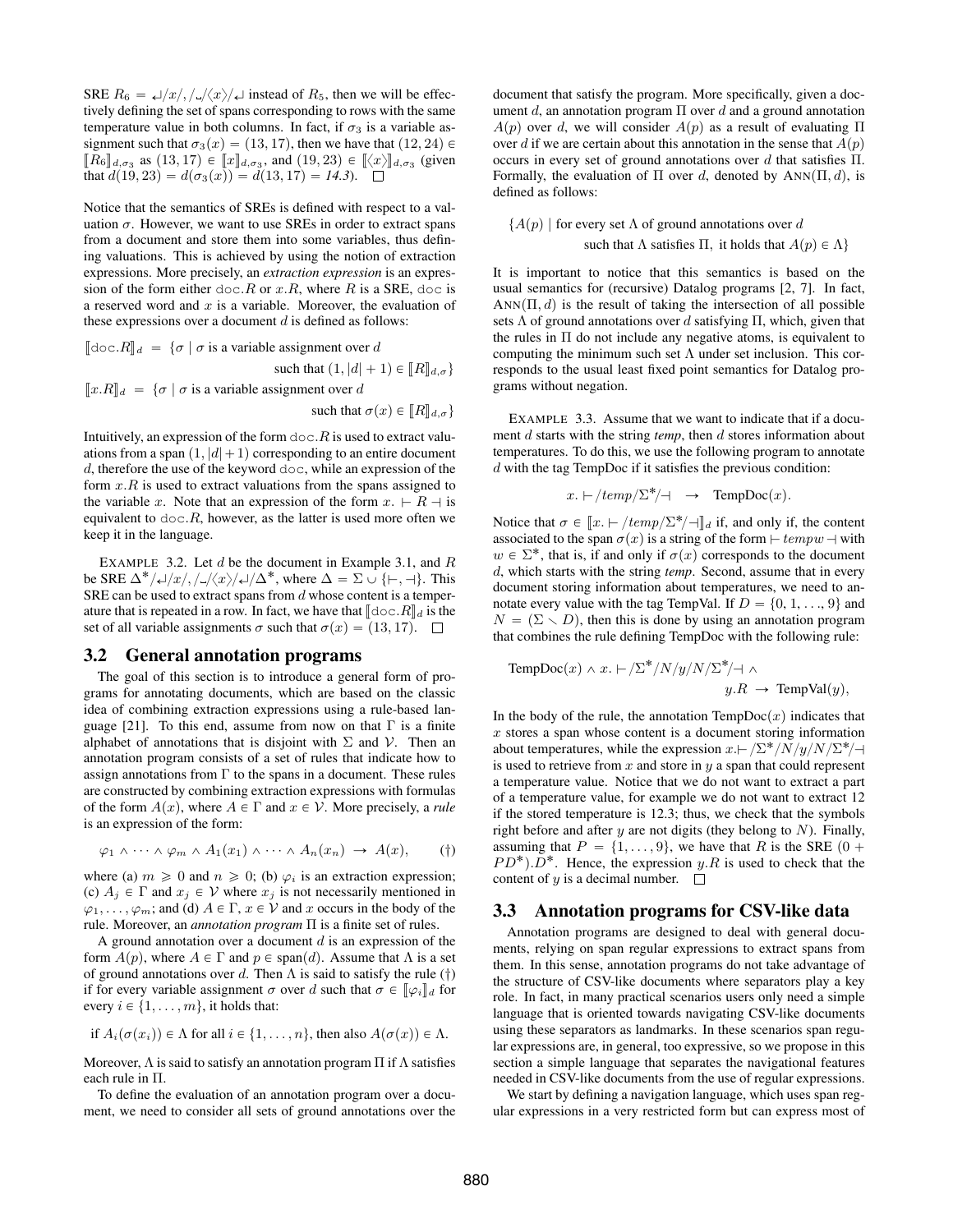the span-directed extraction used in practice. A *navigation expression* (NE)  $\psi$  is defined by the following grammar:

$$
\psi ::= \psi/\psi \mid \text{any}(S) \mid \text{next}(S) \mid
$$
  

$$
x : \text{next}(S), x \in \mathcal{V} \mid \langle x \rangle : \text{next}(S), x \in \mathcal{V}
$$
  

$$
S ::= w, w \in \Delta^+ \mid S + S
$$

where  $S$  is assumed to be prefix free, that is, every expression  $S$ is of the form  $w_1 + \cdots + w_n$ , where (a)  $\Delta = \Sigma \cup \{\vdash, \dashv\}$ , (b) every  $w_i \in \Delta^+$  (1  $\leq i \leq n$ ), and (c)  $w_i$  is not a prefix of  $w_i$  $(1 \leq i, j \leq n \text{ and } i \neq j).$ 

An NE is constructed as a sequence of expressions using either any or next. The axis any  $(S)$  is used to move forward in a document reading any sequence of symbols ending with a word in S, while the axis  $next(S)$  is used to move forward to the next occurrence of a word in S. Moreover,  $x : \text{next}(S)$  and  $\langle x \rangle : \text{next}(S)$ perform the same form of navigation as  $next(S)$ , but in the former case the traversed span is stored in the variable  $x$ , while in the latter case it is checked whether the content of the traversed span coincides with the content of the span stored in  $x$ . Thus, the expressions any(S), next(S), x: next(S) and  $\langle x \rangle$ : next(S) are useful to restrict the navigation between two or more separators, which is a very common operation on CSV-like documents. Notice that we assume that  $S$  is prefix free, as the set of separators used in practice usually satisfies this restriction (e.g comma and semicolon).

We define the semantics of NEs in the same way as for span regular expressions. More precisely, given a document  $d$  and a variable assignment  $\sigma$  over d, the base case  $[\![S]\!]_{d,\sigma}$  and the recursive case  $[\![\psi_1/\psi_2]\!]_{d,\sigma}$  are defined as for the case of span regular expressions. Moreover,  $[\ln(y(S)]_{d,\sigma}$  is defined as  $[(\Sigma \cup {\{\vdash,\vdash\}}$  $\{S\}^*$   $\mathbb{S}^n_{ad,\sigma}$ . Finally, the evaluation of next(S), x : next(S) and  $\langle x \rangle$  : next(S) are defined as follows assuming that  $S =$  $w_1 + \cdots + w_n$  and  $r_S$  is the SRE  $\Delta^* w_1 \Delta^* + \cdots + \Delta^* w_n \Delta^*$ with  $\Delta = \Sigma \cup \{ \vdash, \dashv \}$ :

$$
[\text{next}(S)]_{d,\sigma} = \{(i,j) \in \text{span}(d) \mid
$$
  
\n
$$
\exists k \ge i : (k,j) \in [S]_{d,\sigma} \text{ and } (i,j-1) \notin [rs]_{d,\sigma} \}
$$
  
\n
$$
[x : \text{next}(S)]_{d,\sigma} = \{(i,j) \in \text{span}(d) \mid \exists k \ge i : \sigma(x) = (i,k),
$$
  
\n
$$
(k,j) \in [S]_{d,\sigma} \text{ and } (i,j-1) \notin [rs]_{d,\sigma} \}
$$
  
\n
$$
[\langle x \rangle : \text{next}(S)]_{d,\sigma} = \{(i,j) \in \text{span}(d) \mid \exists k \ge i : (i,k) \in
$$
  
\n
$$
[\langle x \rangle]_{d,\sigma}, (k,j) \in [S]_{d,\sigma} \text{ and } (i,j-1) \notin [rs]_{d,\sigma} \}
$$

Notice that a span p belongs to  $[\![r_S]\!]_{d,\sigma}$  if the content associated to *p* is a string of the form  $uw_i v$  with  $u, v \in \Delta^*$  and  $1 \leq i \leq n$ , that is, if one of the separators in  $S$  occurs in the content associated to p. Thus, if  $(i, j) \in [\text{next}(S)]_{d, \sigma}$ , then we know that there exists a position k such that  $i \leq k \leq j$ , the content of  $(k, j)$  is a word in S and no separator in S occurs between positions i and  $j - 1$ . Hence, in this case we know that  $k$  is the next position from  $i$  where a separator from S occurs.

Extraction expressions based on NEs are defined exactly as in Section [3.1,](#page-3-2) that is, if  $\psi$  is an NE, then  $\text{doc.}\psi$  and  $x.\psi$  are considered to be extraction expressions if  $x \in V$ . However, the semantics of these formulae are defined in a slightly different way:

$$
[\![\text{doc.}\psi]\!]_d = \{\sigma \mid \sigma \text{ is a variable assignment over } d \text{ such that } (1,k) \in [\![\psi]\!]_{d,\sigma} \text{ for some } k, 1 \leq k \leq |d| + 1\}
$$

$$
[\![x.\psi]\!]_d = \{\sigma \mid \sigma \text{ is a variable assignment over } d \text{ such that}
$$

$$
\sigma(x) = (i, j) \text{ and } (i, k) \in [\![\psi]\!]_{d,\sigma} \text{ for some } k, i \leq k \leq j\}
$$

This definition formalises the fact that NEs are intended to be used to navigate forward in a document until we find a separator, and without taking into consideration the symbols after this separator. Thus,  $\sigma \in [\psi]_d$  if there exists a prefix  $(1, k)$  of the span  $(1, |d|+1)$ representing the entire document d such that  $(1, k)$  conforms to the conditions encoded in  $\psi$ , thus without taking into account the symbols in the positions  $k + 1, \ldots, |d|$ .

We are ready to define our simplified notion of annotation program. A *navigation program* Ω is a finite set of rules of the form ([†](#page-4-0)) where (a)  $m \ge 0$  and  $n \ge 0$ ; (b)  $\varphi_i$  ( $1 \le i \le m$ ) is an expression of the form either doc. $\psi$  or  $x.\psi$  or  $x.R$ , where  $x \in V$ ,  $\psi$  is an NE and R is a SRE without variables; (c)  $A_i \in \Gamma$  and  $x_i \in V$  $(1 \leq j \leq n)$ ; and (d)  $A \in \Gamma$ ,  $x \in V$  and x occurs in the body of the rule. The evaluation of  $\Omega$  over a document d, denoted by ANN $(\Omega, d)$ , is defined as for the case of annotation programs.

EXAMPLE 3.4. Assume that  $d$  is a document where values are separated by commas. Moreover, suppose that the elements of the first column of  $d$  should form a primary key, so that two different rows of d should have distinct values in their first columns. We can annotate with the tag Error any violation to this constraint:

$$
\text{doc.any}(\vdash +\downarrow)/x:\text{next}(,)/\text{any}(\downarrow)/\langle x\rangle:\text{next}(,)\rightarrow \text{Error}(x)
$$

Thus, we can check if the first column of  $d$  is a primary key by verifying whether any span has been annotated with the tag Error.  $\Box$ 

Recall that the navigation program [\(\\*\\*\)](#page-3-3) defined in Section [2](#page-2-1) is equivalent to annotation program [\(\\*\)](#page-2-0) from the same section. In fact, it can be proved that each navigation program can be transformed into an equivalent annotation program, thus showing that navigation programs are a simplification of annotation programs.

## <span id="page-5-1"></span>4. COMPLEXITY OF ANNOTATING CSV

The goal of this section is to study the complexity of evaluating an annotation program over a CSV-like document, for which we also have to study the evaluation problem for extraction expressions. This study allows us to identify the features of our framework that need more resources, and the fragments that can be evaluated efficiently.

We start by analysing the computational complexity of evaluating an extraction expression defined by either a span regular expression or a navigation expression. Given a document  $d$  and an extraction expression of the form  $\text{doc.}\psi$ , where  $\{x_1, \ldots, x_k\}$  is the set of variables occurring in  $\psi$ , we are interested in computing the set  $\{(\sigma(x_1), \ldots, \sigma(x_k)) \mid \sigma \in [\text{doc.} \psi]_d\}$ , that is, we are interested in enumerating all the variable assignments in  $[\![\text{doc.}\psi]\!]_d$ . To provide a lower bound for the complexity of this problem, and also to simplify the analysis, we consider the decision problem of verifying whether  $[\![\text{doc.}\psi]\!]_d$  is not empty. Formally, if  $\mathcal L$  is either the class  $\mathcal{SRE}$  of span regular expressions or the class  $N\mathcal{E}$  of navigation expressions, then we consider the following problem:

<span id="page-5-0"></span>

| <b>Problem:</b> NONEMP $(\mathcal{L})$ |                                                         |
|----------------------------------------|---------------------------------------------------------|
| Input:                                 | A document d and an expression $\psi \in \mathcal{L}$ . |
| <b>Ouestion:</b>                       | Is $[\![\text{doc.}\psi]\!]_d$ not empty?               |
|                                        |                                                         |

Unfortunately, we can show that the problem is intractable.

THEOREM 4.1. NONEMP $(SRE)$  and NONEMP $(NE)$  are both NP*-complete.*

The proof of Theorem [4.1](#page-5-0) gives a PTIME bound in the case of *data complexity*, where the expression  $\psi \in \mathcal{L}$  is considered to be fixed. Unfortunately, the algorithm would require to check tuples of spans (of fixed arity) one by one, which depends exponentially in the number of (fixed) variables: a bound often not feasible in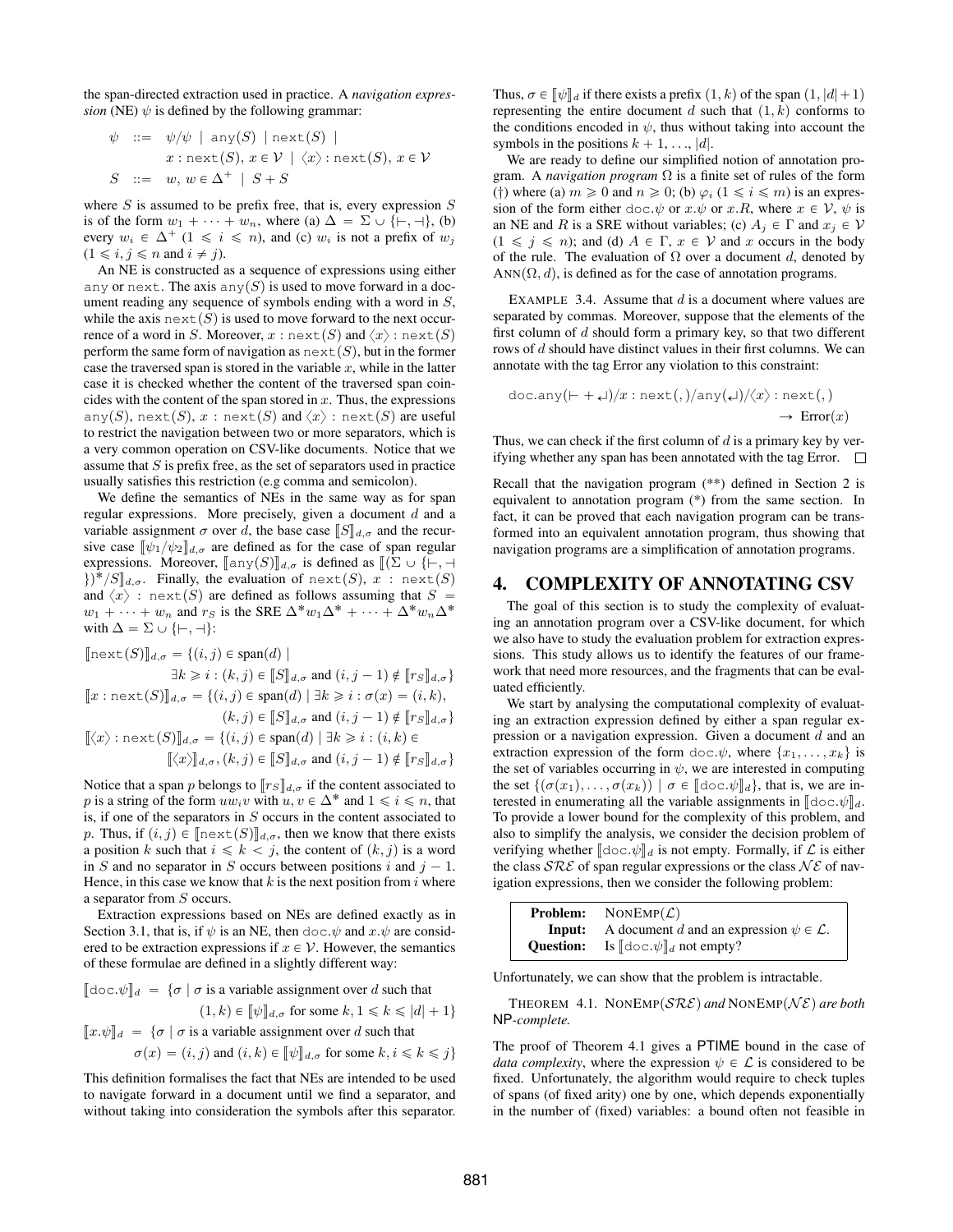practice. The proof also reveals the real source of intractability in NONEMP $(\mathcal{L})$ : the overuse of variables and the content operator  $\langle \cdot \rangle$ in extraction expressions. In practice, a restriction on the use of the content operator is reasonable, as checking whether two spans have the same content is not used very often (see [\[28\]](#page-11-9)). The following theorem shows that under this assumption, the complexity decreases for the case of navigation expressions.

THEOREM 4.2. *If the content operator is not allowed, then* NONEMP $(SRE)$  *is* NP-complete and NONEMP $(NE)$  *is in* PTIME*.*

The membership of NONEMP( $N\mathcal{E}$ ) in PTIME opens a window to find an efficient algorithm for our initial enumeration problem for navigation expressions without the content operator. In fact, we provide such an algorithm in Section [6.](#page-6-0)

Now we move our attention to the evaluation of annotation programs. Similarly to the case of extraction expressions, we are interested in enumerating all the A-annotations in  $ANN(\Pi, d)$  for an annotation program  $\Pi$ , a document d, and an annotation label  $A \in \Gamma$ . In terms of complexity analysis, we define the natural decision problem associated to this computation problem, assuming that  $P$  is either the class  $AP$  of annotation programs or the class  $\mathcal{NVP}$  of navigation programs:

| <b>Problem:</b>  | $MEMB(\mathcal{P})$                             |
|------------------|-------------------------------------------------|
| Input:           | A document d, a program $\Pi \in \mathcal{P}$ , |
|                  | and a ground annotation $A(p)$ .                |
| <b>Ouestion:</b> | Is $A(p) \in \text{ANN}(\Pi, d)$ ?              |

We know from Theorem [4.1](#page-5-0) that  $MEMB(\mathcal{AP})$  and  $MEMB(\mathcal{NVP})$ are both intractable problems (i.e. NP-hard). The following result shows that these problems are indeed NP-complete.

THEOREM 4.3.  $MEMB(\mathcal{AP})$  and  $MEMB(\mathcal{NVP})$  are both NP*complete.*

A consequence of Theorems [4.2](#page-6-1) and [4.3](#page-6-2) is that evaluating annotation programs without the content operator is still NP-complete. We do not know if the same happens for navigation programs without the content operator. On the other hand, evaluating navigation programs without the content operator and with a treelike structure of each rule can be done efficiently. Formally, let  $\theta = \ell_1 \psi_1 \wedge \cdots \wedge \ell_m \psi_m$  be a conjunction of extraction expressions, where each  $\psi_i$  is a navigation expression and  $\ell_i \in \mathcal{V} \cup \{\text{doc}\}\$  $(1 \le i \le m)$ , and assume that  $G_{\theta}$  is a graph obtained from  $\theta$  as follows. The set of nodes of  $G_{\theta}$  is the set of variables occurring in θ, and there exists an edge  $(x, y)$  in  $G<sub>ϕ</sub>$  if and only if  $x = \ell_i$  and y occurs in  $\psi_i$ , for some  $i \in \{1, ..., m\}$ . Then we say that  $\theta$  is *treelike* if (1)  $\ell_i \neq \ell_j$  for every  $i, j \in \{1, \ldots, m\}$  such that  $i \neq j$ ; and (2)  $G_{\theta}$  is a rooted-forest (i.e. a set of rooted-trees). For example, the following conjunction of extraction expressions is tree-like:

$$
\text{doc.any}(\text{L})/x:\text{next}(\text{L}) \land x.y:\text{next}(,)/z:\text{next}(,) \land z.0^*
$$

<span id="page-6-3"></span>We say that a navigation program  $\Omega$  is tree-like if for every rule in  $\Omega$  of the form ([†](#page-4-0)) (see Section [3.2\)](#page-4-1), it holds that  $\varphi_1 \wedge \cdots \wedge \varphi_m$  is tree-like.

THEOREM 4.4. *If we restrict to tree-like navigation programs not using the content operator, then*  $MEMP$  *is in* PTIME.

The tree-like restriction just defined is a reasonable assumption over navigation programs.

# 5. USABILITY OF THE FRAMEWORK

<span id="page-6-1"></span>Next, we analyse the usability of our framework in practice by considering the use cases put forward by the CSV on the Web working group [\[28\]](#page-11-9). Here we concentrate on the requirements from [\[28\]](#page-11-9) which deal with metadata specification, and do not consider the ones prescribing how CSV files should be transformed into other formats. The use cases presented in [\[28\]](#page-11-9) are very diverse and are mostly designed for tabular data like the file in Figure [1.](#page-0-0) By simple inspection, one can easily check that navigation programs can fulfil most of the requirements in [\[28\]](#page-11-9), but not all of them. In particular, navigation programs cannot define *Foreign Key References* and *Association of Code Values With External Definitions* from [\[28\]](#page-11-9). To satisfy the missing requirements, one can extend our framework with two simple features: (1) managing multiple documents and (2) allowing binary relations in the consequents (heads) of rules. For the former extension, one can easily add the use of multiple documents to our framework by allowing extraction expressions of the form  $d.\psi$ , where d is the name of a document. For the latter, we can enrich our Datalog-like rules with binary predicates in their consequents, and then define their semantics in the same ways as in Section [3.](#page-3-0) Instead of giving the formal definitions, we illustrate these extensions with an example.

EXAMPLE 5.1. *The requirement Foreign Key References asks to cross-reference data between different files [\[28\]](#page-11-9). For example, suppose that we have two CSV documents, called*  $d_1$  *and*  $d_2$ *, and we want to say that a row in*  $d_2$  *is related with a row in*  $d_1$  *if they have the same value in the first cell. We can define this as follows:*

$$
d_1.\mathrm{any}(\mathcal{L})/x:\mathrm{next}(\mathcal{L}) \wedge d_2.\mathrm{any}(\mathcal{L})/y:\mathrm{next}(\mathcal{L}) \wedge \\
 x.z:\mathrm{next}(,) \wedge y.\langle z \rangle:\mathrm{next}(,) \rightarrow \mathit{FKey}(x,y)
$$

<span id="page-6-2"></span>*Notice that the head of this rule is a binary relation*  $FKey(x, y)$ *, which establishes an association between the spans in* x *and* y*.*

Navigation programs satisfy all the use cases in [\[28\]](#page-11-9) if extended with features (1) and (2). Besides, the inclusion of these features does not change the complexity analysis in Section [4;](#page-5-1) in particular, all the positive and negative results still hold for expressions and programs with multiple documents and binary predicates in the consequents of rules. Thus, we are convinced that navigation programs are a natural "sweet spot" between the expressiveness and efficiency needed to deal with metadata for CSV-like files.

At this point it is natural to ask whether one could allow the use of binary predicates anywhere in annotation programs, and also extend this to  $n$ -ary predicates. To answer this, one has to consider that our approach is lightweight and allows an efficient implementation, while implementing Datalog with  $n$ -ary predicates requires an extensive use of indexes and optimization techniques, which are not guaranteed to work efficiently in all cases. Also, one has to consider that evaluating Datalog programs with  $n$ -ary (intentional) predicates is EXPTIME-complete [\[2,](#page-11-24) [7\]](#page-11-25) and, thus, all results in Section [4](#page-5-1) will not hold in this extended framework. Thus, the inclusion of n-ary predicates is a very interesting but delicate issue that we have left for future work, where we plan to consider integration within a system like DLV [\[13\]](#page-11-26).

## <span id="page-6-0"></span>6. EFFICIENT EVALUATION OF NEs

The use of our framework requires an efficient algorithm for enumerating all the variable assignments satisfying a navigation expression. The complexity results provided in Section [4](#page-5-1) show that such a procedure does not exist if the content operator is allowed (unless  $PTIME = NP$ ). On the other hand, we provide in this section such a procedure for navigation expressions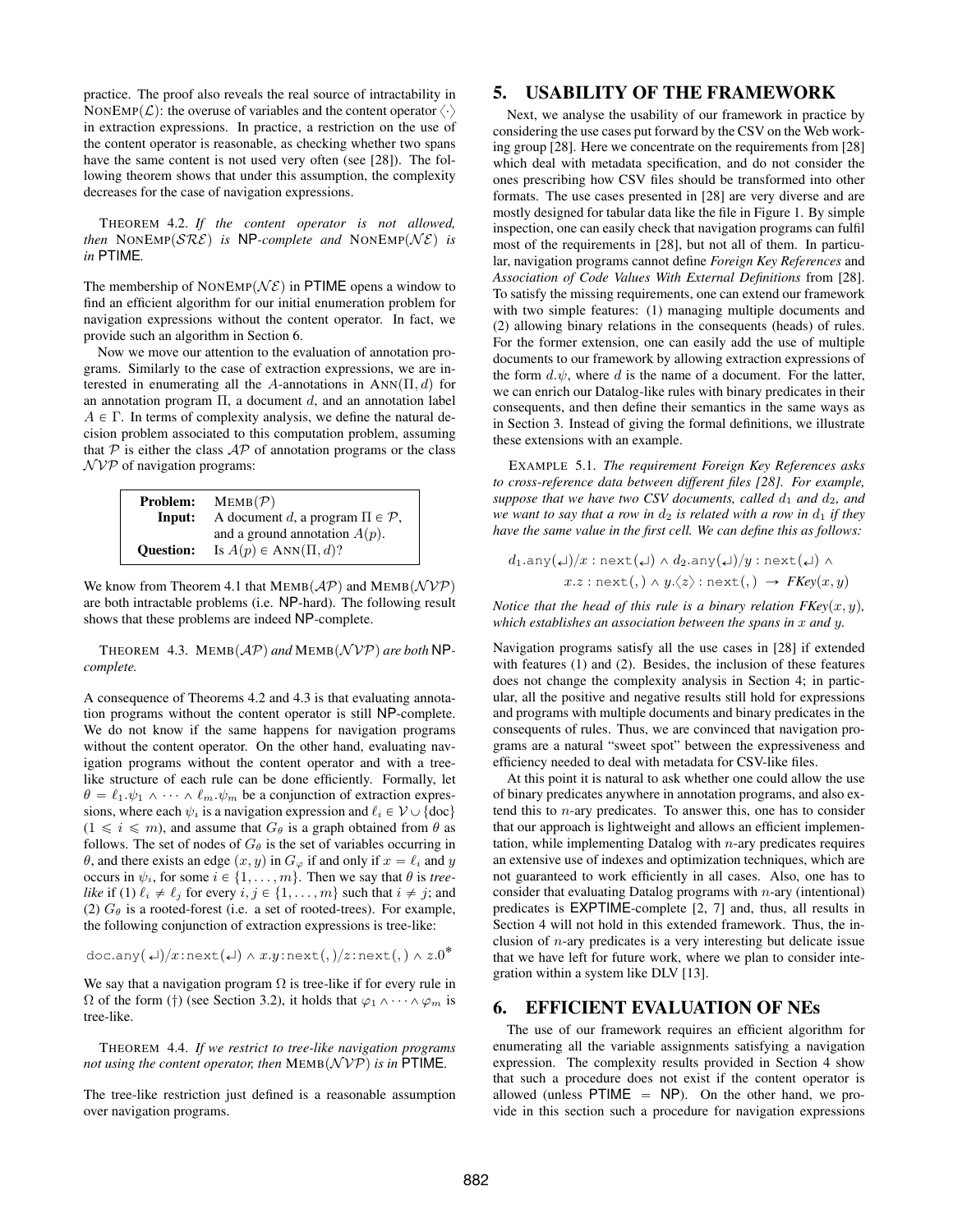without the content operator. This algorithm has running time  $O(|\psi| \cdot |d| + |$ Output $|$ ), where  $\psi$  is a navigation expression, d is a document and |Output| is the size of the output. Furthermore, this algorithm belongs to the class of constant-delay algorithms [\[20\]](#page-11-13), namely, enumeration algorithms that take polynomial time in preprocessing the input (i.e.  $\psi$  and d), and constant time between two consecutive outputs (i.e. variable assignments).

#### 6.1 A normal form for navigation expressions

The initial step for evaluating a navigation expression is to remove unnecessary any-operators from the input navigation expression. For this purpose, we introduce a normal form for navigation expressions and show that every formula can be transformed into this normal form. Specifically, we say that an NE  $\varphi$  is a *next-formula* if it is the concatenation of nextoperators and at least one variable occurs in  $\varphi$ . Then a navigation expression is in *next normal form* (NNF) if it is of the form  $\varphi_0$ /any $(S_1)/\varphi_1/\dots/\text{any}(S_k)/\varphi_k$ , where  $k \geq 0$ ,  $\varphi_0$  is a sequence of next-operators and  $\varphi_1, \ldots, \varphi_k$  are next-formulas. Thus, between any pair of contiguous any-operators there must exist at least one variable that captures a span.

The next step is to show that every NE  $\varphi$  can be efficiently converted into an equivalent NE  $\psi$  in NNF. Here we say that  $\varphi$  and  $\psi$ are equivalent if for every document d and every variable assignment  $\sigma$  over d, it holds that  $[\![\varphi]\!]_{d,\sigma} = [\![\psi]\!]_{d,\sigma}$ . Then we consider the following rewriting rules to meet our goal:

$$
\psi_1/\text{any}(S)/\varphi/\text{any}(S')/\psi_2 \rightarrow \psi_1/\text{next}(S)/\varphi/\text{any}(S')/\psi_2
$$
  

$$
\psi_1/\text{any}(S)/\varphi \rightarrow \psi_1/\text{next}(S)/\varphi
$$

where  $\varphi$  is a sequence of zero or more next-operators without variables, and  $\psi_1$ ,  $\psi_2$  are arbitrary NEs. The following example illustrates how these two rules can be used to convert a navigation expression into an equivalent one in NNF.

EXAMPLE 6.1. *Consider the following navigation expression:*

$$
\varphi = \text{any}(x)/\text{next}(x)/\text{any}(x)/x \cdot \text{next}(x)/\text{any}(x)
$$

*This NE is not in NNF as it starts with two* any*-operations without variables in between. This can be solved by applying the first rewriting rule, giving us:*

$$
\varphi_1
$$
 = next();)/next();/any( $\downarrow$ )/x.next( $\downarrow$ )/any();

*Notice that*  $\varphi$  *and*  $\varphi_1$  *are equivalent NEs. Now*  $\varphi_1$  *is not in NNF as it ends with an* any*-expression. This can be solved by applying the second rewriting rule, resulting in:*

$$
\varphi_2 = \text{next}(i)/\text{next}(i)/\text{any}(\mathcal{A})/x:\text{next}(\mathcal{A})/\text{next}(i)
$$

*Finally, we have that*  $\varphi_2$  *is in NNF and*  $\varphi_2$  *is equivalent to*  $\varphi$ *.* 

It can be proved that every NE  $\varphi$  can be transformed into an equivalent NE  $\psi$  in NNF by using the previous rewriting rules. Moreover, this transformation can be performed in time  $O(|\varphi|)$ .

#### 6.2 An efficient algorithm for evaluating NEs

We divide the evaluation of an NE into four steps. The input of this process is an NE  $\psi$  in NNF and a document d, and then the output is the set of variable assignments  $\sigma$  such that  $\sigma \in [\phi \circ c \cdot \psi]_d$ . We assume that  $\psi$  has no repeated variables, as if it had then the evaluation of  $\psi$  would be empty (recall that the content operator is not used, and two spans  $(i, j)$  and  $(k, \ell)$  are assumed to be equal if  $i = k$  and  $j = \ell$ ). Besides, it can be easily checked whether  $\psi$  has repeated variables.

The first procedure takes as input a document  $d$  and a prefixfree set of words S (recall that in an NE of the form  $\text{any}(S)$ ) or **Data:** A document  $d$  and a prefix-free set of words  $S$ **Result:** An array  $A[1..|d| + 1]$  of span $(d)$ 

```
Function separators match(d, S)aho corasick. init(d, S)m := 1while (s_1, s_2) := \text{aho\_corasick. next}() do
       for i = m to s_1 do
       \lfloor A[i] := (s_1, s_2)m := s_1 + 1return A
```
#### <span id="page-7-0"></span>Figure 2: Finding all matches for a set of separators.

 $next(S)$ , the set S is assumed to be prefix-free). The procedure then runs the Aho-Corasick algorithm [\[4\]](#page-11-27) to produce an array A that is of the length of the input document, and such that  $A[i]$ stores the next span in  $d$  that matches a word from  $S$  for every  $i \in \{1, \ldots |d|\}$ . This idea is illustrated in the following figure.

$$
A[i] = (s_1, s_2)
$$
\n
$$
w \in S
$$
\n
$$
s_1
$$
\n
$$
s_2
$$
\n
$$
d
$$

In this figure, and others illustrating how the evaluation works, the straight line represents the input document  $d$ , while the markings  $i, s_1, s_2$  denote positions inside the document. Recall that the content of a span  $(i, j)$  is the infix of d between position i and  $j - 1$ .

The algorithm itself (called separators match) is given in Figure [2.](#page-7-0) To analyse the algorithm, observe that we repeatedly run the Aho-Corasick string matching procedure. The iterator m starts at the begining of the document and after we find a match  $(s_1, s_2)$  for some string in S we store this span into  $A[m]$  through  $A[s_1]$ . After this the iterator m is set to  $s_1 + 1$ , as this is the position of the next possible match. It is important to stress that there are no matches for strings in  $S$  beginning between positions  $m$  and  $s<sub>1</sub>$ , therefore  $(s_1, s_2)$  is the first possible match. Besides, due to the fact that S is prefix-free, this is also the only possible match starting at  $s_1$ . As the running time of the Aho-Corasick algorithm is  $O(|S| + |d|)$  (since  $S$  is prefix-free), and the only overhead we have is assigning spans to the array  $A$ , the total time of the algorithm separators match is still  $O(|S| + |d|)$ .

The next part of the algorithm, presented in Figure [3,](#page-8-0) deals with computing the possible valuations for a *context*, that is, a subformula of the expression that is of the form  $\text{any}(S)/v_1$ :next $(S_1)$  $\ldots/v_n$ : next $(S_n)$ , where  $v_i$  is either a variable, or a placeholder  $\perp$ , specifying that next is used without a variable. Note that contexts are the building blocks of any expression in NNF since any NNF-expression is of the form  $\varphi_0/E_1/\dots/E_n$  where  $\varphi_0$  is a sequence of next-operators and each subformula  $E_i$  is a context. Similarly to the previous algorithm, here we will again return an array whose  $i$ -th position will contain the information about the next possible match that occurs after the position i.

To start the computation, the algorithm context match in Figure [3](#page-8-0) calls the function separators match from Figure [2](#page-7-0) for each of the input sets of words  $S, S_1, \ldots, S_n$ . The information for the set S is stored in an array A, while the information about each  $S_i$  is stored in an array  $B[i]$ . Therefore, A and  $B[i]$ , for  $i = 1...n$ , are all arrays of size  $|d|$ . This means that we can also refer to B as a matrix whose entry  $B[i][j]$  contains the information about the next span matching a word from the set  $S_i$  after the position j of the input document d.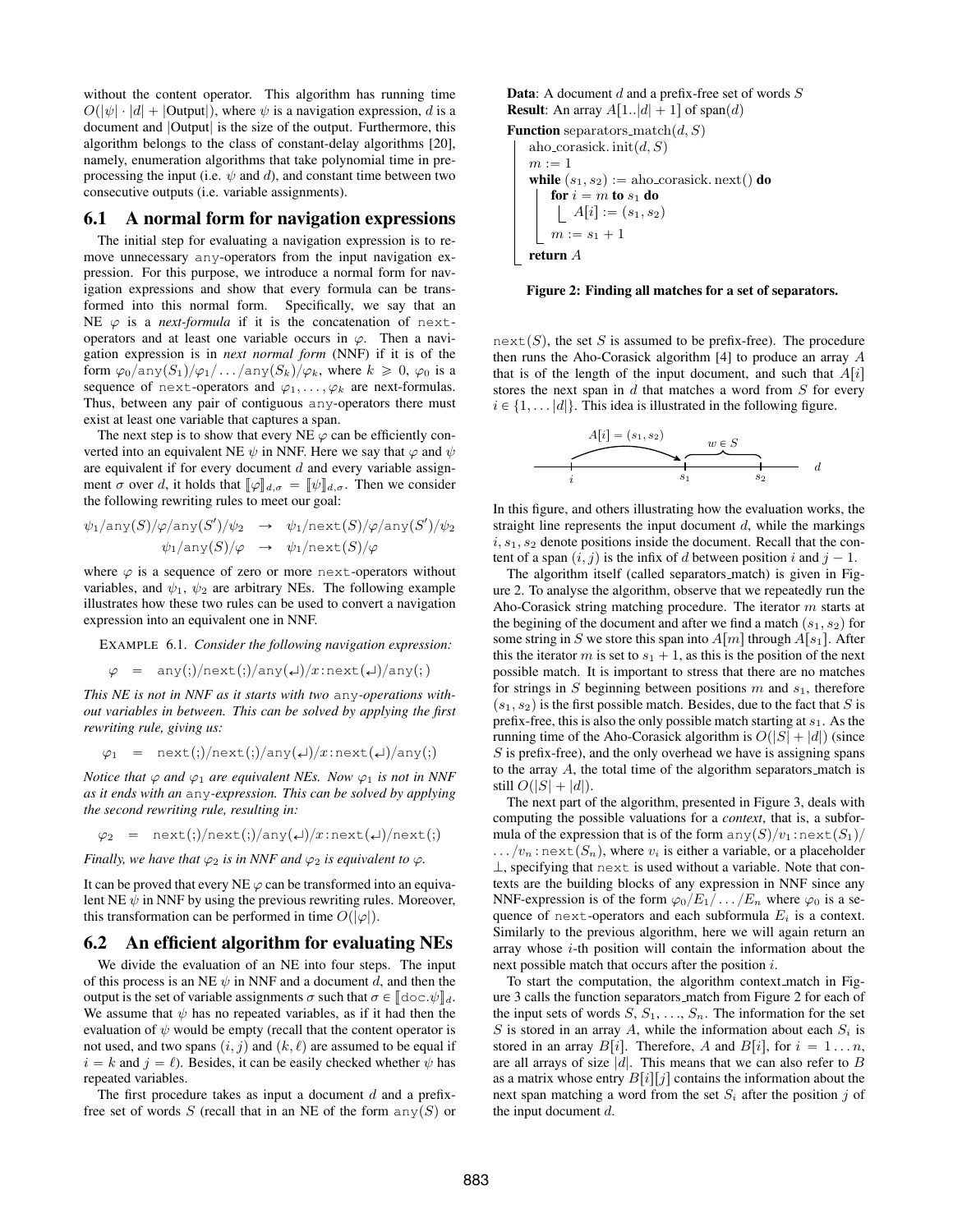**Data:** A document  $d$ , a prefix-free set of words  $S$ , and a sequence  $(v_1, S_1), \ldots (v_n, S_n)$  where each  $S_i$  is a prefix-free set of words and  $v_i \in \mathcal{V} \cup \bot$ .

**Result:** An array  $C[1..|d| + 1]$  of triples  $(r_1, r_2, \sigma)$ , where  $(r_1, r_2) \in \text{span}(d)$  and  $\sigma : \mathcal{V} \to \text{span}(d)$  is a partial function.

```
Function context_match(d, S, (v_1, S_1), \ldots, (v_n, S_n))A := separators_match(d, S)for i = 1 to n do
     B[i] := \text{separators-match}(d, S_i)m := 1while A[m] \neq \text{null} do
        (s_1, s_2) := A[m]r_1 := s_1\sigma := \varnothingfor i = 1 to n do
            if B[i][s_2] = \text{null} then break
            (t_1, t_2) := B[i][s_2]if v_i \neq \perp then \sigma(v_i) := (s_2, t_1)(s_1, s_2) := (t_1, t_2)if i = n + 1 then
            r_2 := s_2for i = m to r_1 do
              | C[i] := (r_1, r_2, \sigma)m := r_1 + 1else if A[r_1 + 1] \sqsubseteq A[r_1] then
             A[m] := A[r_1 + 1]else break
```
return C

L

<span id="page-8-0"></span>Figure 3: Finding all matches for a context.

The main loop of the algorithm now proceeds to try and match the context expression any  $(S)/v_1$ : next $(S_1)/ \dots / v_n$ :  $next(S_n)$  to the input document d to the right of the position m (beginning with  $m = 1$ ). As long as the algorithm can keep on matching S (the condition  $A[m] \neq \text{null}$ ), it stores the information about the next possible match and tries to match  $S_1$  through  $S_n$  (now using the matrix B in the for loop). If the matching was successful we store the information about the used-up portion of the document  $d$  into the (context) array  $C$  (note that this means that all positions from m to the start of the match for  $S$ , namely  $r_1$ , will have this information), and then we start matching again from the position  $r_1 + 1$ . In the case we did not manage to match all of the context expression, the only other possibility of a successful match is when we have that  $A[r_1 + 1]$  is contained in  $A[r_1]$ , where a span  $(k_1, k_2)$  is contained in an span  $(\ell_1, \ell_2)$ , denoted by  $(k_1, k_2) \sqsubseteq (\ell_1, \ell_2)$ , if  $\ell_1 \leq k_1$  and  $k_2 \leq \ell_2$ . To clarify why this is so consider the following illustration of what the algorithm does.

$$
\begin{array}{c|c}\nC[i] = (r_1, r_2, \sigma) & S_1 & \dots & S_n \\
\hline\n\vdots & \vdots & \ddots & \vdots \\
\hline\n\vdots & \vdots & \ddots & \vdots \\
\hline\n\end{array}
$$

If there is a match for S that starts after the position  $r_1$ , ends after the ending position of the current match for  $S$ , and allows to successfully match all the sets  $S_1$  through  $S_n$ , then so does the current match of  $S$  (after all our expression only asks for the next position that matches each  $S_i$  and nothing more). Therefore, if the match starting at  $r_1$  fails, so does one starting after  $r_1$  that is longer than it.

```
Data: A document d and a sequence C_1, \ldots, C_n such that
       each C_i is an array C_i[1..|d| + 1] of triples (r_1, r_2, \sigma),
       where (r_1, r_2) \in \text{span}(d) and \sigma : \mathcal{V} \to \text{span}(d) is a
       partial function.
Result: An array R[1..|d| + 1] over \{1, ..., n + 1\}.
Function forward_index(d, C_1, \ldots, C_n)k := nfor i = |d| + 1 to 1 do
        if k = 0 then
         R[i] := 1else if C_k[i] = \text{null} then
         R[i] := k + 1else
             (r_1, r_2, \sigma) := C_k[i]if R[r_2] = k + 1 then k := k - 1R[i] := k + 1return R
```
<span id="page-8-1"></span>Figure 4: Computing the forward index.

On the other hand, if the match at  $r_1$  fails, but there is one starting at or after  $r_1 + 1$  that is contained in it, there is a possibility for this match to be extended to cover all the sets  $S_1$  to  $S_n$ . This possibility is illustrated in the figure below.

A S<sup>1</sup> rr<sup>1</sup> ` 1s S<sup>n</sup> . . . d i r<sup>1</sup> r<sup>2</sup> Aris

 $\alpha$  pr $\alpha$  is  $\alpha$  in the  $\alpha$ 

Notice that if all of the possibilities fail, we have exhausted our options and the algorithm finishes. To analyse the running time of the algorithm context\_match, we first notice that running separately the function separators match for the sets  $S, S_1, \ldots, S_n$ arately the function separators match for the sets  $S, S_1, \ldots, S_n$ <br>takes total time  $O(|S| + \sum_{i=1}^n |S_i| + (n+1) \cdot |d|)$ . Moreover, the while loop of the algorithm takes time  $O(n \cdot |d|)$ , as we have to loop over every set  $S_i$ , for  $i = 1...n$ . We can thus conclude that running the procedure context match from Figure [3](#page-8-0) takes time that running the procedure context match from Figure 3 takes time<br> $O(|S| + \sum_{i=1}^{n} |S_i| + n \cdot |d|)$ , which is indeed  $O(|\psi| \cdot |d|)$  where  $|\psi|$  is the size of the input navigation expression.

With the two procedures presented before, we are able to find all matchings for a context of the form  $\text{any}(S)/v_1 : \text{next}(S_1)/v_2$  $\ldots/v_n$ : next $(S_n)$ . Recall that every expression in NNF is simply a concatenation of such contexts, plus an easily evaluable initial segment. In fact, the last two steps of the algorithm assume

that we have partitioned our input navigation expression  $\psi$  into contexts  $E_1, \ldots, E_n$  of such subexpressions, and we have computed the corresponding arrays  $C_1, \ldots, C_n$  using the algorithm context match from Figure [3.](#page-8-0)

The next step of our procedure is a quick index building algorithm (called forward index) that will allow us to discard positions not leading to a match in an efficient manner. This step, presented in Figure [4,](#page-8-1) computes an array  $R$  such that for each position  $i$  in the input file (e.g. CSV-like document),  $R[i]$  contains the least number  $k$  such that, starting from position  $i$ , it is possible to find a match for the subexpression  $E_k/E_{k+1}/ \cdots / E_n$  of the input expression. This idea can be depicted as follows:

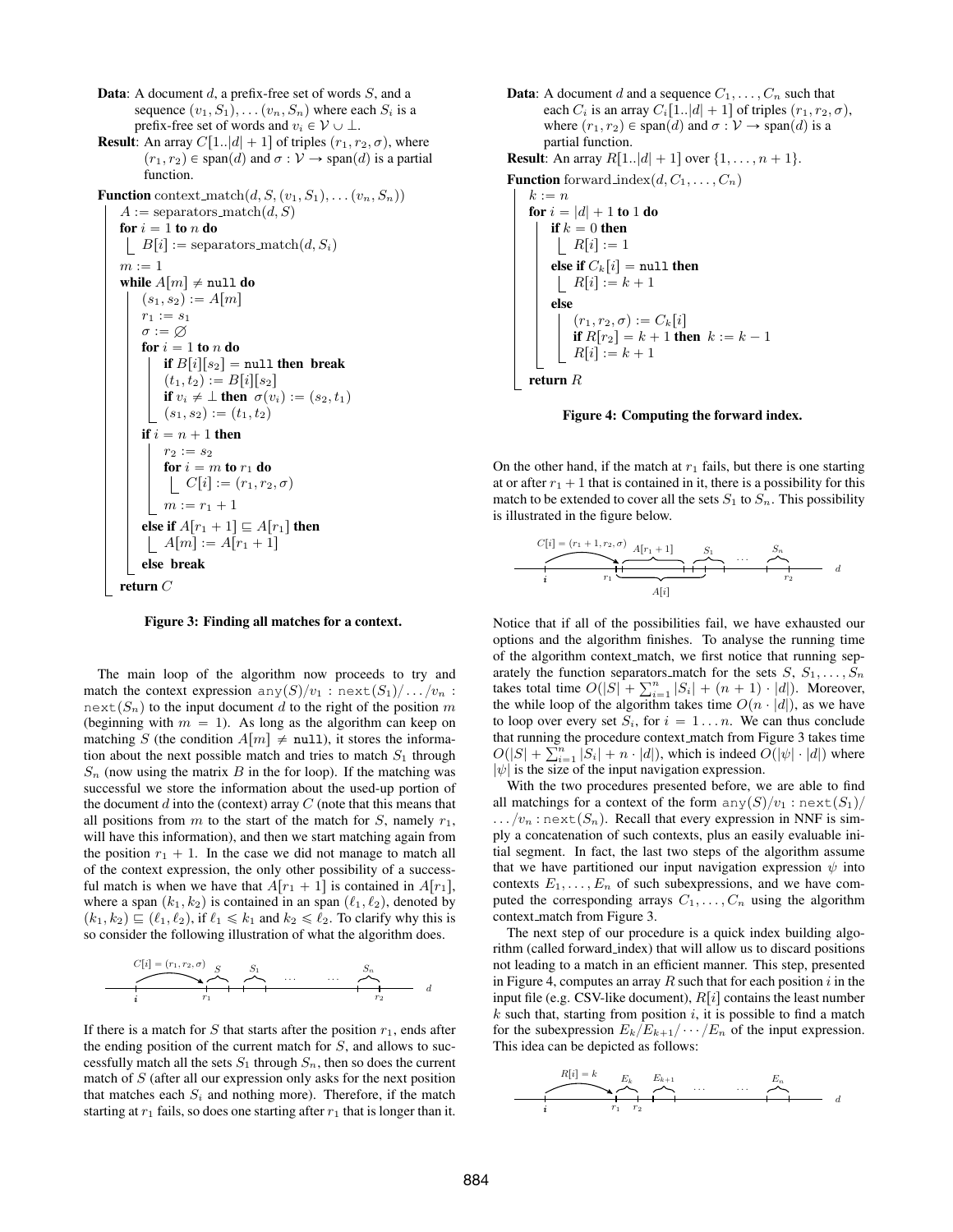As expected, the algorithm forward index traverses the input document d backwards and at each position tries to match the context  $E_k$ , starting with  $k = n$ . If a match is possible (the second else clause in Figure [4\)](#page-8-1), we take note of that and reduce the index  $k$  by one in order to move to the previous subexpression  $E_{k-1}$ . Since all of the information is already stored in arrays  $C_1, \ldots, C_n$ , the cost of this part of the algorithm is simply the cost of traversing the input document d once, or in other words  $O(|d|)$ .

The final part of the algorithm, presented in Figure [5,](#page-9-1) computes all the possible valuations that make an expression  $\psi = E_1/E_2/$  $\ldots/E_n$  true, where each  $E_i$  is a context of the form any  $(S)/v_1$ :  $next(S_1)/.../v_n$ : next $(S_n)$ . As input, all matches takes all of the information computed by the previous algorithms. In particular it has at its disposal the arrays  $C_i$  corresponding to the context  $E_i$ (computed by the function context\_match), as well as the array  $R$ from forward index. With this information the algorithm proceeds to compute the output in time that is proportional to the number of valuations that allow for a successful match of  $\psi$ .

The idea of the evaluation is to simulate the typical recursive approach that tries all possible combinations of matchings for  $E_1$ through  $E_n$  and backtracks as necessary. To do this, we use the array  $T$  whose  $i$ -th position stores the next possible starting point for a match of the context  $E_i$ . Intuitively,  $T$  acts as a stack where we store the current position of a match for the context  $E_i$  in  $T[i]$ . Whenever  $T[1]$  to  $T[i]$  contains a match of  $E_1$  to  $E_i$ , respectively, we try to match the contexts  $E_{i+1}$  to  $E_n$  (and compute all the successful matches for them) before we move the starting point of the next match for  $E_i$  one position to the right. The procedure is then repeated until we have exhausted the search space. What makes our approach efficient is the fact that we only explore a branch of the search tree that is guaranteed to lead to a match. Specifically, we reduce the search space by using the index  $R$  from forward index, which tell us if a match from the current position is possible. Next we describe this process in more detail.

The algorithm all matches uses the iterator  $m$  to denote which context  $E_m$  is currently processing. It starts with  $m = 1$  and with  $T[1] = 1$ , thus assuming that it will be possible to match the entire expression  $\psi$  to the input document d. In each step the algorithm then checks if it can match the part of the expression starting from  $E_m$ , namely, the subexpression  $E_m / \ldots / E_n$ . If this is not possible (the condition  $R[T[m]] > m$  is true), then we simply move to the previous subexpression and try to match it from the next position to the right. Note that the use of array  $R$  allows us to terminate the evaluation of a branch that will not lead to a successful match at the first possible occasion. If a match is possible, we take note of that ( $\sigma_m$  stores the valuation for  $E_m$  using the information precomputed in array  $C_m$ ) and move to the next context. This step is executed in the else clause of the algorithm all matches. Finally, if m reaches  $n + 1$ , then we manage to match the entire expression (the final if clause), so we take the union of  $\sigma_1, \ldots, \sigma_n$  to produce a variable assignment that makes  $\psi$  true (this union is well defined as  $\psi$  does not have repeated variables). Then we try to match  $E_n$ again, but this time starting one position to the right of the previous match. The algorithm then moves downwards to find the next match for  $E_{n-1}$  and so on until it found all the matches for  $\psi$ .

To analyse the running time of the algorithm, first notice that the total running time needed to precompute arrays  $C_i$  and R is bounded by  $O(|\psi| \cdot |d|)$ . As discussed above, the final part of the algorithm simply outputs all valid matchings, and does so knowing in advance if a branch in the tree of all possible matches will result in a valid match. Therefore the running time of that part of the algorithm is equal to the number of valid matchings for the expression, or size of the output. Summing up, the total running time

```
Data: A document d, an array R[1..|d| + 1] over
       \{1, \ldots, n + 1\}, and a sequence C_1, \ldots, C_n such that
       each C_i is an array C_i[1..|d| + 1] of triples (r_1, r_2, \sigma),
       where (r_1, r_2) \in \text{span}(d) and \sigma : \mathcal{V} \to \text{span}(d) is a
       partial function.
Result: A set O of partial functions \sigma : \mathcal{V} \to \text{span}(d).
Function all matches (d, R, C_1, \ldots, C_n)Let T[0..n + 1] be an array of integers
    Let \sigma_1, \ldots, \sigma_n be partial functions from V to span(d)
    T[1] := 1m := 1while m \geqslant 1 do
        if R[T[m]] > m then
             m := m - 1T[m] := T[m] + 1else
             (r_1, r_2, \sigma) := C_m[T[m]]T[m] := r_1
```

```
Figure 5: Computing all possible matches.
```
of the algorithm is  $O(|\psi| \cdot |d| + |$ Output|). The algorithm is also constant-delay [\[20\]](#page-11-13), as it takes  $O(|\psi| \cdot |d|)$  time to preprocess the input, and constant time between two consecutive outputs.

# <span id="page-9-0"></span>7. EXPERIMENTAL EVALUATION

 $O := O \cup \{ \sigma_1 \oplus \cdots \oplus \sigma_n \}$ 

 $\sigma_m := \sigma$  $m := m + 1$  $T[m] := r_2$ if  $m > n$  then

> $m := m - 1$  $T[m] := T[m] + 1$

return O

To illustrate that the algorithm from Section [6](#page-6-0) does not only have good theoretical complexity, in this section we describe how a system based on its implementation performs over real world datasets. Here we describe the datasets and the experiments used to test the efficiency of this algorithm, and compare it with the stream editing tool AWK. Due to the lack of space programs used in the experiments have been omitted, but are made available at [\[1\]](#page-11-22), where we also provide the complete source code and documentation of our implementation and more detailed results of the experiments.

Implementation details. Our prototype implements a restricted but functional version of navigation programs that covers all use cases in [\[28\]](#page-11-9). To simplify the implementation, we restrict navigational expressions to use at most one content operator, rules to be tree-like (see Theorem [4.4\)](#page-6-3), and navigational programs to be nonrecursive. It is important to add that to cope with the requirement *ForeignKeyReferences* we allow binary relations in the head of rules for storing results. For the evaluation of these programs, we use the algorithm discussed in Section [6](#page-6-0) to evaluate navigational expressions. Furthermore, to efficiently evaluate the content operator we use an extension of the algorithm where matches under the content operator are sent to a Hash table in order to easily check content equivalence. Finally, for the evaluation of non-recursive programs we compute each rule in order, evaluating its navigational expressions separately, and intersecting their results with the precomputed annotations mentioned in the rule.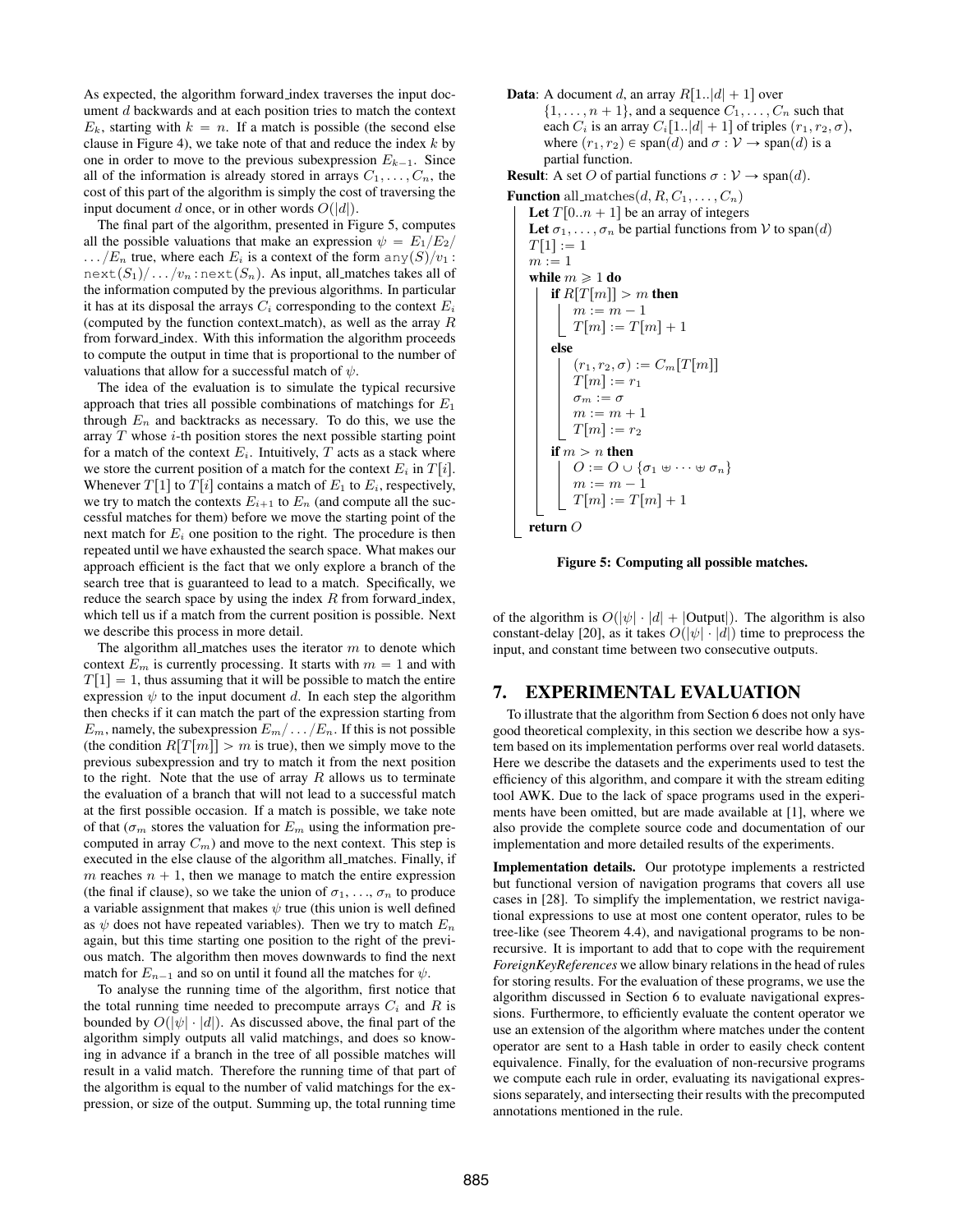

<span id="page-10-0"></span>Figure 6: Running time on medium sized CSV files.

Datasets. We test our implementation on a number of CSV datasets and query logs. CSV files come from the use cases considered by W3C's CSV on the Web working group [\[28\]](#page-11-9) and use data from: The World Bank (WB) [\[29\]](#page-11-2), Office for National Statistics UK (ONS) [\[16\]](#page-11-0) and the City of Palo Alto tree data (PA) [\[23\]](#page-11-28). While the Palo Alto tree data provides us with only one CSV file, for other two datasets we used many files of different sizes. In the end we tested our implementation on a total of thirteen different CSV files with sizes ranging from 6 to 183 MB. Note that most of the files published by these organisations are of much smaller size, however, we decided to use larger files in order to show how the implementation works in extreme circumstances. As all of the CSV files we obtained were well structured, we also tested how our implementation behaves on noisy data by modifying the existing files by including additional empty rows, changing the expected values in one column in 5% of the rows, and adding an extra column to 5% of the rows. For each CSV document we created its noisy variant and used it for testing. The query log files we use were collected by the Linked SPARQL Queries Dataset team [\[24\]](#page-11-5) and come from public SPARQL endpoints of the British Museum [\[22\]](#page-11-14) and DBPedia [\[8\]](#page-11-15). For the experiments we used the raw log files provided by [\[24\]](#page-11-5) and tested our implementation on a total of 19 files, their sizes ranging between 2 and 190 MB. Due to a large number of files,and since files of similar size show same trends in evaluation times, we will present the evaluation result for only a handful of them. We provide the complete results for all the files in [\[1\]](#page-11-22).

Experiments for CSV files. These experiments were motivated by the requirements for CSV metadata proposed by the W3C CSV on the Web working group [\[28\]](#page-11-9). To test our implementation we will use five different experiments that run navigation programs which annotate CSV files, or check if some constraint is violated. Our first experiment  $(\exp 1)$  annotates the entire file. This type of annotation is used when we want to specify that the file is in particular language, or that it is to be displayed in a particular way. Next, in exp2 we annotate a single column within a file, which is used when one wants to specify that this column contains values that are of a certain type, or that it forms a primary key. In  $\exp 3$  we check if a primary key constraint is violated in our file. We continue with exp4 where conformance of a column to a datatype specification is tested. Finally, in exp5 we use a more complex navigation program consisting of three rules, each of which annotates a different column and checks that its values are of a certain datatype.

Experiments for query logs. Here we were annotating the data one might naturally want to obtain when managing log files, such as the actual text of the query, the time it was executed, the endpoint used, etc. Over these datasets we also use five experiments. The first experiment  $\exp 1$  annotates all the queries which use the OP-



<span id="page-10-1"></span>Figure 7: Scaling based on file size.

TIONAL operator of the SPARQL query language. Similarly, in exp2 we find all the queries which have more than one occurrence of this operator. In  $\exp 3$  we annotate all the queries using the FIL-TER operator that were executed between noon and one o'clock. Next, in exp4 we find the queries where the operator OPTIONAL appears at least twice, and using a binary output relation store, such queries together with the time when they were executed. The final experiment, exp5, works similarly, but stores queries with two occurrences of the operator FILTER, together with the details about the endpoint used to execute them.

Results. The testing was done using a Laptop with an Intel Core i7- 4510u processor and 8 GB of main memory, running Arch Linux x86 64, kernel 4.2.2. Each experiment was ran three times and the average score was reported (we also note that there were no significant deviations from the average).

The first set of results, presented in Figure [6,](#page-10-0) shows the running times when CSV files of reasonable size are used. Here we test on three files: the Palo Alto trees file is 18 MB in size, while the World Bank file weights 35 MB and the ONS one 55 MB. As expected, the running times scale according to the size of the file, but as all of the times were really fast (less than sixteen seconds), we can conclude that on average sized files our implementation runs well considering that we use raw data with no precomputed indices. One can notice that times are much longer for experiment 5, however, this is to be expected, as the program  $\exp 5$  does about three times more work than any of the other programs, as discussed above.

Next we wanted to see how the results scale when similar files of increasing sizes are used. To test this we selected one large CSV file from the World Bank dataset of size 130 MB and containing around 600,000 lines. From this we generated ten different files, each containing first  $k \times 60,000$  lines of the original file, with k between one and ten. The experiments were then ran against each of these files. As we can see from Figure [7,](#page-10-1) the results do scale as expected from the formal analysis in Section [6.](#page-6-0) Here we selected experiments 1, 3 and 4 as they are the most representative. The other two experiments behave similarly (see [\[1\]](#page-11-22) and Table [1\)](#page-11-29).

We also considered three large files (one obtained from the World Bank and two from the ONS). Although these files are in no way representative of the average size appearing in practice, we wanted to see if our implementation could still be used in these cases. The file from the World Bank dataset was 160 MB in size, while the two from the ONS weighed 175 MB and 183 MB. The test results are show in Table [1.](#page-11-29) As we can see, for files less than 200 MB in size there are no significant problems in terms of the evaluation. Since in practice one is likely to work with files that fall on the smaller end of the spectrum, we believe that our experiments serve to illustrate that navigation programs can be used efficiently.